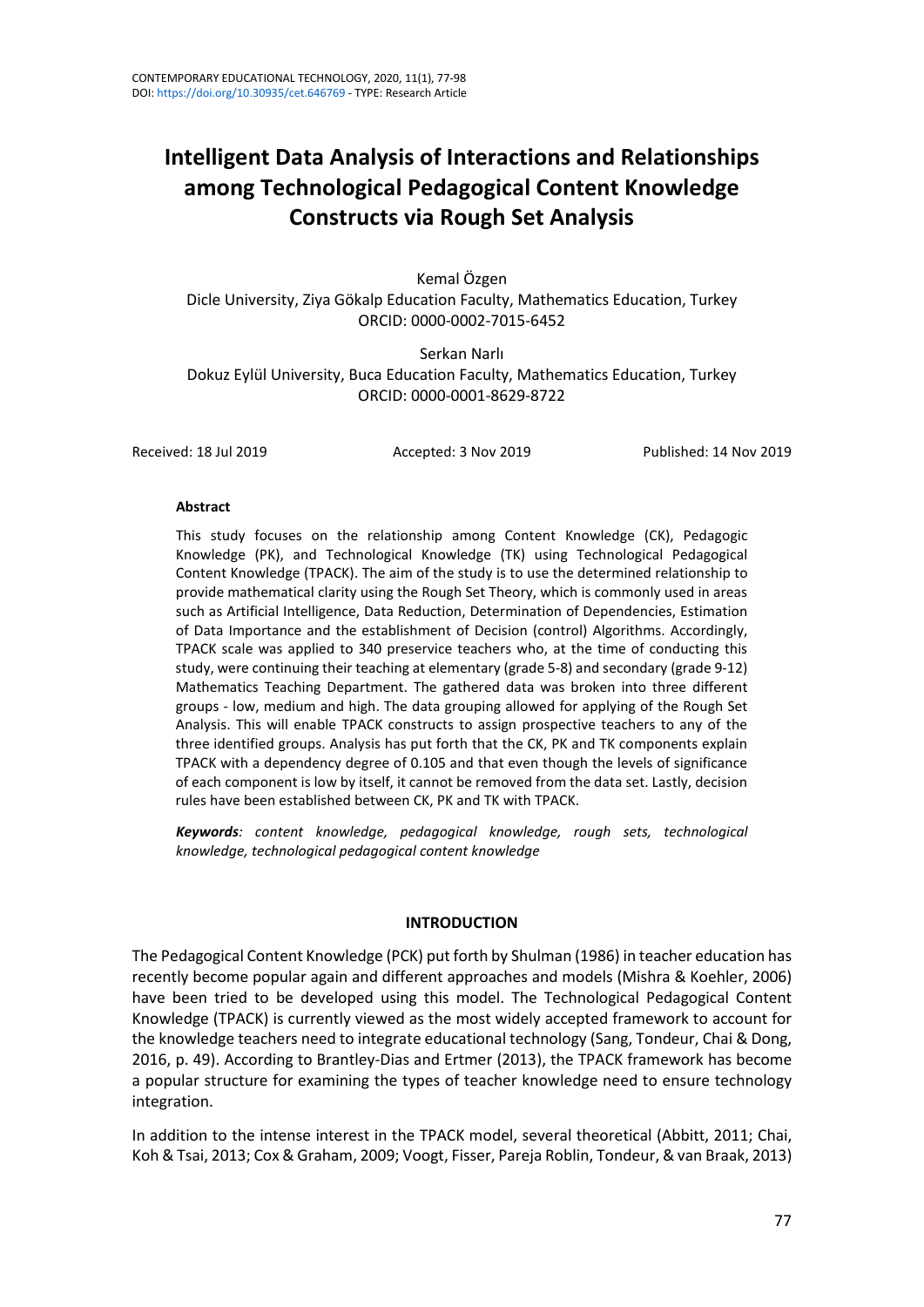and practical (Archambault & Barnett, 2010; Brantley-Dias & Ertmer, 2013; Sang et al., 2016) studies reported about limitations, contradictions and difficulties of the TPACK model. In particular, it was determined that it was difficult to measure the knowledge and beliefs of teachers or pre-service teachers for constructs in the TPACK model (Angeli & Valanides, 2009; Archambault & Barnett, 2010; Brantley-Dias & Ertmer, 2013). In particular, some researchers reported problems in using TPACK measurements due to indefinite definitions and examples of TPACK constructs (Archambault & Crippen, 2009; Cox, 2008; Cox & Graham, 2009; Sang et al., 2016).

Several measures developed to draw attention to validity and reliability to assess TPACK constructs between teachers and pre-service teachers (Kopcha, Ottenbreit-Leftwich, Jung & Baser, 2014, p. 87). However, researcher like Graham (2011) and Abbitt (2011) noted critical issues about the validity and predictability of the TPACK model. According to them, TPACK constructs were not easily identified or separated. However other notable studies showed the construction validity of the TPACK framework (Archambault & Barnett, 2010; Chai, Ng, Li, Hong, & Koh, 2013; Drummond & Sweeney, 2017; Kopcha et al., 2014; Lin, Tsai, Chai, & Lee, 2013; Schmidt, Baran, Thompson, Mishra, Koehler & Shin, 2009).

As pointed out by Scherer Tondeur and Sıddık (2017), with the efforts to conceptualize these knowledge domains comes the question to what extent they can be distinguished empirically. Kopcha et al (2014) stated that, these related researches suggest that it might be difficult to distinguish between specific TPACK constructs in practice. Although this TPACK framework is interconnected and suggests different sets of knowledge, there is only limited but diverse evidence about the empirical distinction between them (Chai, Koh, & Tsai, 2010; Chai et al., 2013; Kaya & Dag, 2013; Koehler, Mishra, Kereluik, Shin, & Graham, 2014; Koh, Chai, Hong, & Tsai, 2013; Lee & Tsai, 2010; Pamuk, Ergun, Çakır, Yilmaz, & Ayas, 2015; Reyes, Reading, Rizk, Gregory, & Doyle, 2016; Scherer et al., 2017; Yeh, Hsu, Wu, Hwang, & Lin, 2017). According to Shin and Mishra (2012), it is important to draw accurate and comprehensive inferences from the TPACK framework. For teacher education and professional development, valid assessments of the TPACK knowledge areas are required.

Due to the fact that the TPACK model is an internal and dynamic construct, it is difficult to measure accurately (Kagan, 1990). In related literature the collection of different types of data (Agyei & Keengwe, 2014; Angeli & Valanides, 2009, 2013; Graham, Borup & Smith, 2012; Hofer & Grandgenett, 2012; Koehler, Mishra & Yahya, 2007; Koehler et al., 2012; So & Kim, 2009) and the use of different methods of data analysis (Drummond & Sweeney, 2017; Jen, Yeh, Hsu, Wu, & Chen, 2016; Kopcha et al., 2014; Tondeur, van Braak, Siddiq, & Scherer, 2014; Yeh, Hsu, Wu, & Chien, 2014), all should enable for more understanding of the TPACK model and constructs.

This study suggests a new objective measurement of TPACK with different analysis techniques to support the existing TPACK measurements. This study describes the process of determining objective TPACK using Rough Set Analysis. It is expected that this study will be useful in understanding and interpreting the knowledge constructs of the TPACK model in a more accurate and comprehensive sense.

# **THEORETICAL FRAMEWORK**

# **Technological Pedagogical Content Knowledge Model**

The concept of TPACK emerged when knowledge on technology was added to the content knowledge of teachers and to their Pedagogical Content Knowledge (PCK), which is a concept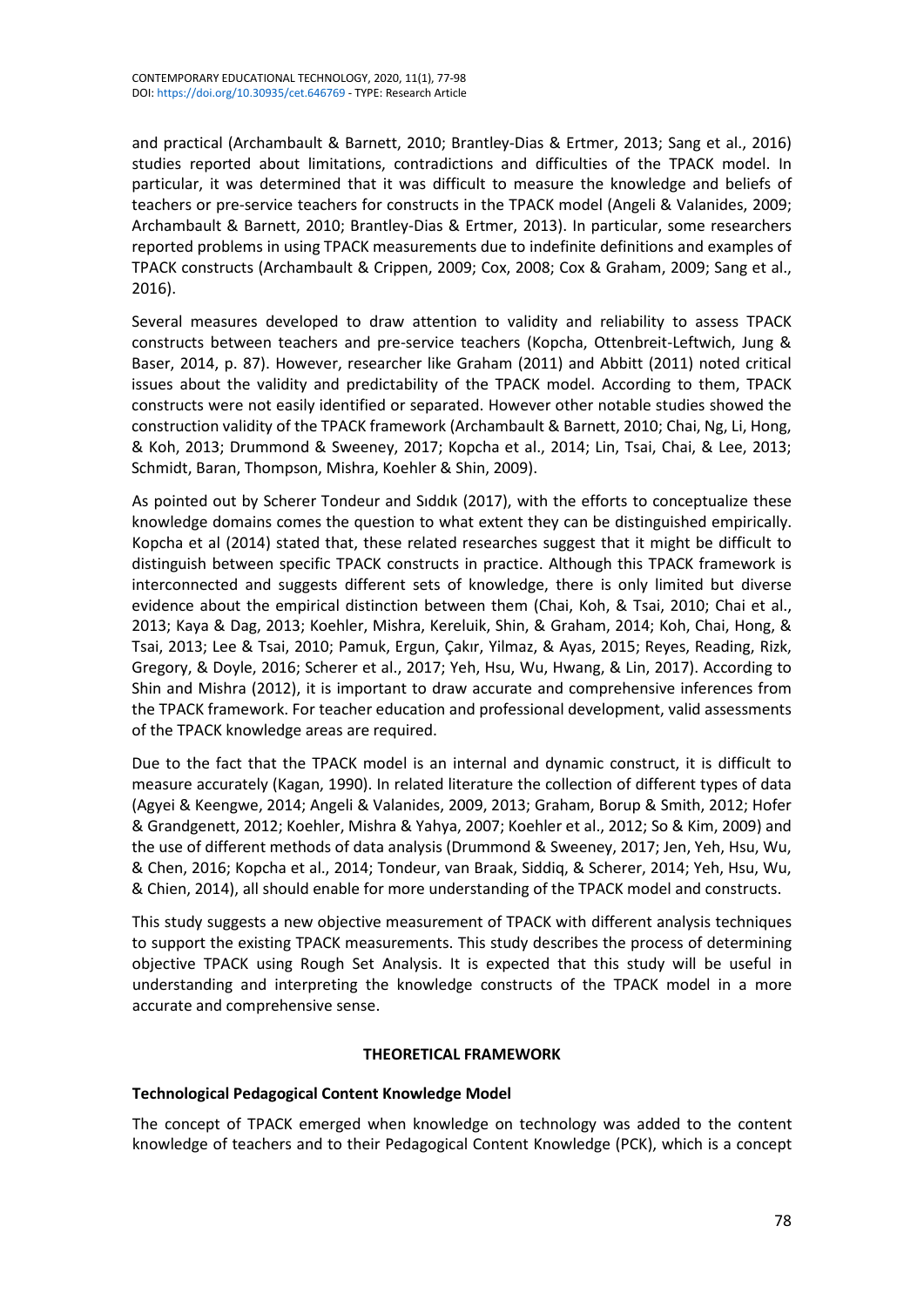put forth by Shulman (1986) (Mishra & Koehler, 2006). TPACK includes Pedagogical Knowledge for the integration of teachers' knowledge and communication technologies (Koh & Chai, 2016). In principle, TPACK covers three different basic knowledge; Content Knowledge (CK), Pedagogical Knowledge (PK) and Technological Knowledge (TK). TPACK has been put forth from the intersection of these three different fields of knowledge and these three different fields of knowledge have been put forth from the double intersections with TPACK (Mishra & Koehler, 2006). Teacher knowledge has three main components: content, pedagogy and technology. Interactions between these knowledge constructs are important for the model and at the same time are represented as PCK, TCK (technological content knowledge), TPK (technological pedagogical knowledge) and TPACK (Koehler & Mishra, 2009).

As described by Mishra and Koehler (2006) TPACK represents the thoughtful interweaving of these "three key sources of information - technology, pedagogy and content". However according to Koehler and Mishra (2009), TPACK is a new knowledge form that goes beyond the three basic components (content, pedagogy and technology). TPACK model is a conception that emerges from the interactions of content, pedagogy, and technology knowledge. Underlying truly meaningful and deeply skilled teaching with technology, TPACK is different from the knowledge of all three concepts individually. TPACK emphasizes the connections and the interactions between content, pedagogy and technology (Mishra & Koehler, 2006). Koehler et al. (2007) stated that TPACK was a situated form of knowledge required for the intelligent use of technology in teaching and learning. From a different perspective, Brantley-Dias and Ertmer (2013) argue that "TPACK is a complex construct, which has led to a variety of conceptions, definitions, as well as proposed methods for measuring and facilitating its development" (p.121). In several studies, researchers described TPACK characteristics were situated, complex, multifaceted, integrative, and/or transformative knowledge (Angeli & Valanides, 2009; Harris, Mishra, & Koehler, 2009; Koehler & Mishra, 2009; Manfra & Hammond, 2008).

Moreover, there are scales which were developed for collecting data about TPACK model by Schmith et al. (2009), Graham et al. (2010), Şahin (2011), Chai, Koh and Tsai (2010), Doukakis et al. (2010), Sang et al. (2016), Tondeur et al. (2016), Yeh et al. (2017) and Pamuk et al. (2015). Generally, the purpose of these scales is to determine the TPACK levels of pre-service and inservice teachers. It was determined that for pre-service and in-service teachers' knowledge and perception levels were assessed in TPACK constructs in different disciplines (e.g., mathematics, science and social sciences) by these scales. But there is limited research on interactions and relationships on TPACK model constructs.

In addition to the rising interest and popularity of the TPACK model, there are also various opinions and criticisms related to the limitations of the model. Opinions have been put forth in general regarding the construct of the model and the relationships, interactions and limitations of the constructs within this framework. For example, according to Brantley-Dias and Ertmer (2013), TPACK could be a large (vague or ambiguous) constructs with seven domains of knowledge that would make a reasonable application possible. As stated by Graham et al. (2012), "the TPACK framework adds a significant level of complexity to the already complex PCK framework by more than doubling the number of framework constructs (from three in PCK to seven in TPACK)" (p. 4).

Jimoyannis (2010) suggests that it is not an easy task to reveal the complex network of interaction between content, technology and pedagogy in teaching research. This theoretically creates a need to develop robust TPACK framework. On the other hand, Angeli and Valanides (2009, p. 157), stated that the degree of precision of TPACK should be examined. The degree of precision of a construct refers to the discriminating value of the construct and has important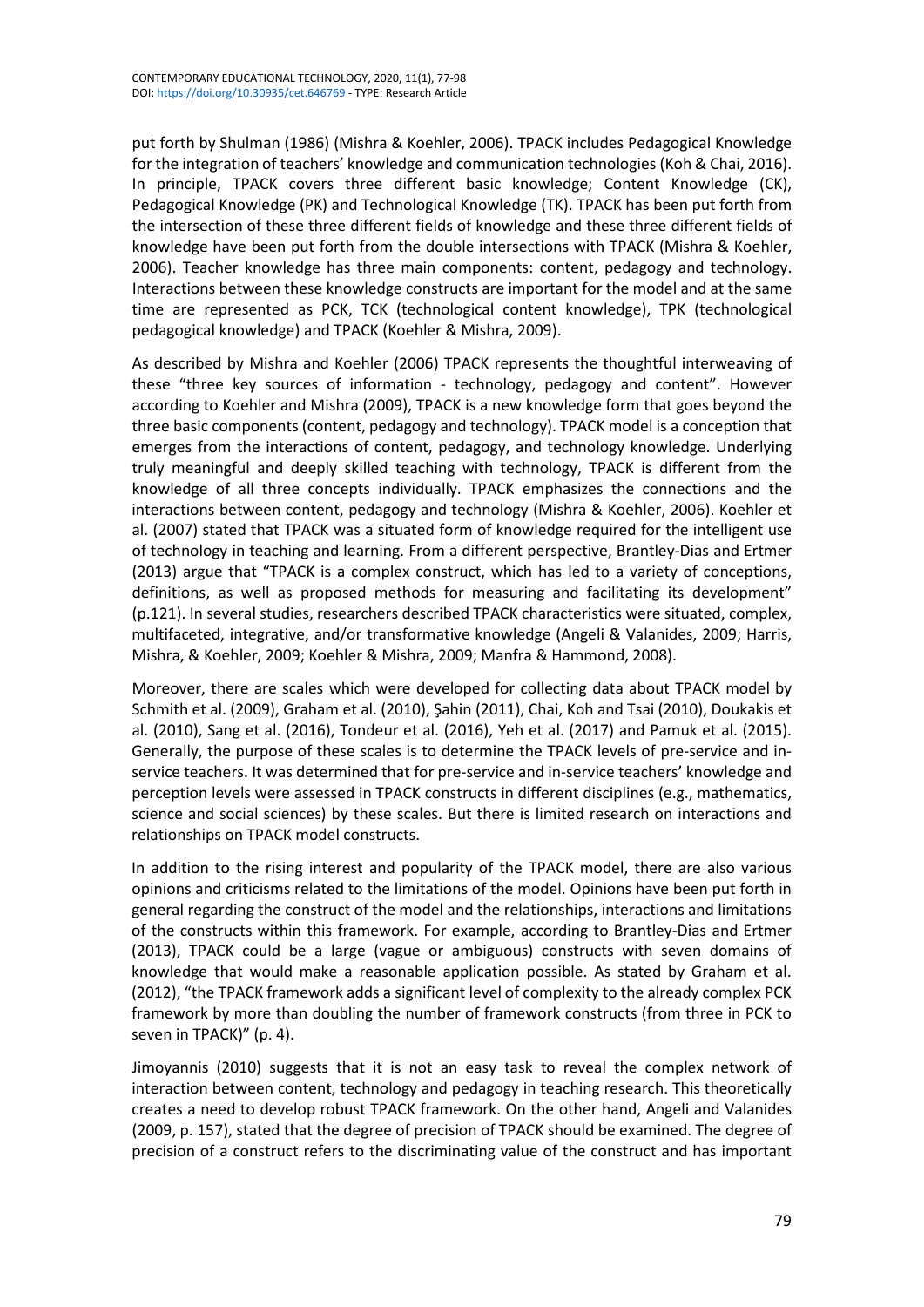implications for its development and assessment. Archambault and Barnett (2010) conducted a study to examine the nature and validity of the TPACK framework. They concluded in their study that the TPACK framework was helpful from an organizational standpoint, however, it was difficult to separate out each one of the components, because measuring each of these components was complicated and convoluted, potentially due to the notion that they were not separate.

While Mishra and Koehler have provided definitions of each construct that articulate to some degree the centers of these constructs (Koehler et al., 2007; Mishra & Koehler, 2006), the boundaries between them are still quite fuzzy, thus making it difficult to categorize boundary cases (Cox 2008, p. 22). Angeli and Valanides (2009) argue that the conceptualization of TPACK requires theoretical clarity. Their criticism is focused on the current form of TPACK, because of the connections among content, pedagogy, and technology and that appears to be too general.

The boundaries between some components of TPACK, such as what they define as TCK and TPK, are fuzzy; indicating a weakness in accurate knowledge categorization or discrimination; and, a lack of precision in the framework (Angeli &Valanides, 2009, p.157). As stated by Archambault and Crippen (2009) and Graham (2011), TPACK is built on a "fuzzy" base with domains that lack clear boundaries. Cox (2008) also found that the boundary conditions of TPACK constructs were uncertain. According to Graham (2011), there is very little evidence that her attempt to clarify TPACK construct boundaries have influenced the precision with which other researchers have tried to define their constructs. In addition, Archambault and Barnett (2010) state that the model is experiencing some disappointment with its potential to provide prediction information.

It has been determined that different data analysis techniques have been used in the studies to measure the constructs of the TPACK model (Drummond & Sweeney, 2017; Jen et al., 2016; Kopcha et al., 2014). Koehler et al. (2014) state that the "high degree of correlation between the subscales of TPACK raises questions about the extent to which the components of TPACK are, in fact, separate components" (p. 106). Chai, Koh, and Tsai (2016) argue that "when the factors are analysed together, construct validity for all seven factors may be problematic" (p. 90). Cox and Graham (2009) argue that the limits of TPACK constructs and the boundaries between these constructs are still fuzzy. Cox and Graham's (2009) TPACK framework provides definitions and distinctions of TPACK constructs, while a clearer definition of TPACK is needed in the context of TPACK. Graham (2011) state that the uncertain boundaries between TPACK knowledge constructs require theoretical development and empirical research. It issaid that there is a need for application research is important in different contexts for verification and discussion of TPACK model constructs. It was determined that there was limited research on interaction and relationship of constructs of TPACK model. In this study, a different mathematical analysis approach called rough set analysis is used for providing comprehensive information on interaction and relationship of constructs of TPACK model. This study is aimed to obtain diverse and comprehensive information about TPACK model.

Thus the following questions may arise from TPACK model: does the intersection of TK, CK, PK really make up TPACK? Moreover, what is the relationship between these sets? How can this relationship determined mathematically? The focus of thisstudy has been on such relationships. Similar questions can be asked about the relationships between TK, CK and TCK; PK, CK and PCK; TK, PK and TPK. This research aims to investigate the relationship between TPACK profiles of pre-service mathematics teachers and TPACK constructs with rough set analysis. Because data mining method is used in education technology researches recently (Angeli, Howard, Ma, Yang, & Kirscher, 2017; Lin, Yeh, Hung, & Chang, 2013). The use of these analyses in classroom-based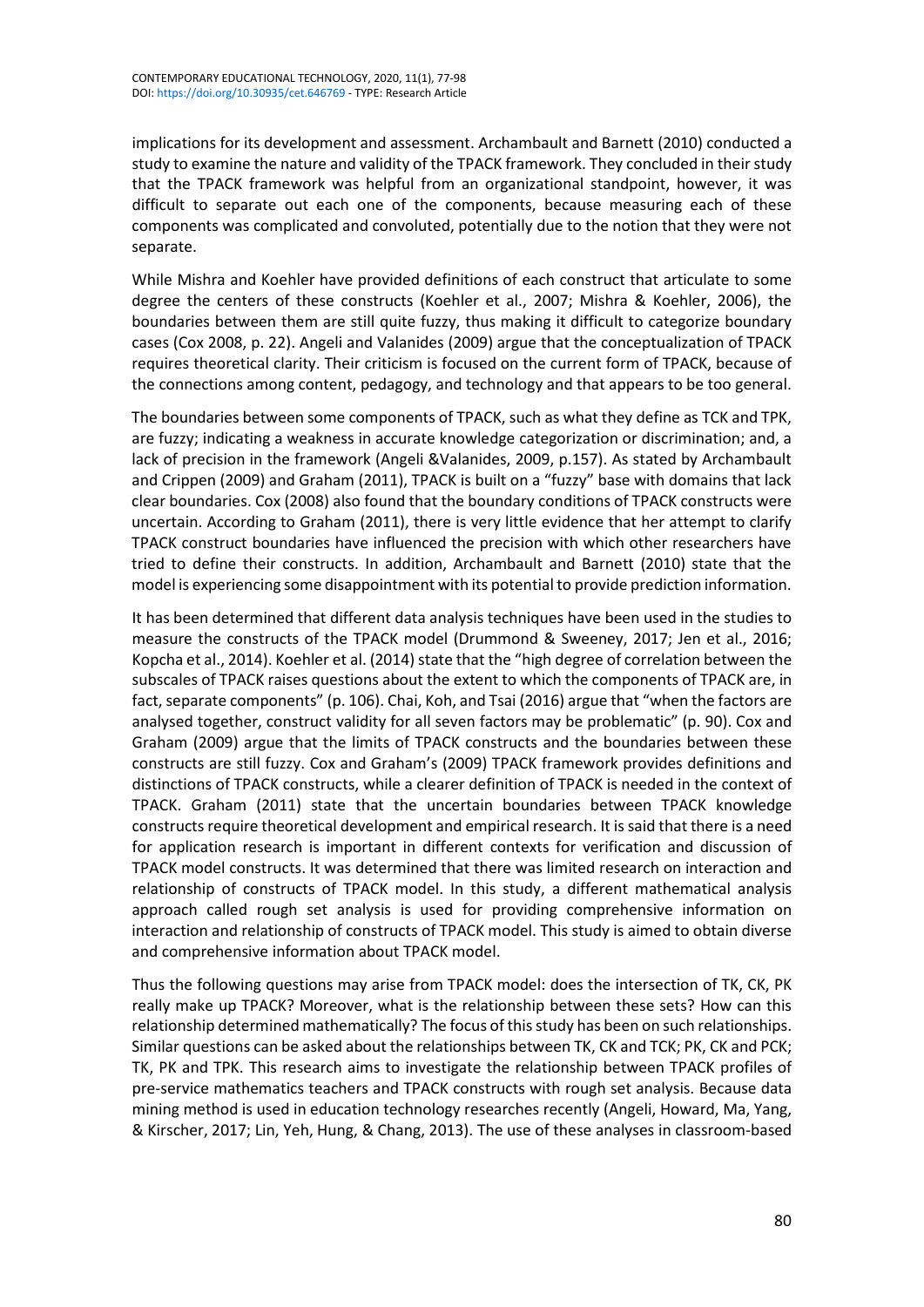educational technology research showsthat more comprehensive and accurate information can be reached.

It is thought that rough set concept - which enables the mathematical handling of ambiguous concepts in engineering, military, economy, artificial intelligence and education as well as many other fields can be beneficial in this and therefore this study has been designed. It is assumed that a relevant data analysis will be able to explain the relationships in a better way.

# **Ambiguous Concepts and Rough Set Theory**

The first successful uncertainty approach was the fuzzy sets defined by Zadeh in 1965. In this approach, the membership of an element in a particular set is defined by the membership function. In other words, the expression 'the element is a member of the set at this level' is used in fuzzy sets instead of stating whether the element is certainly a member or not. Another successful uncertainty approach was the rough set concept that was defined by Pawlak in 1982. These sets are used as a mathematical tool to acquire knowledge from uncertain and undefined data (Pawlak, 1991, 1995). It is thought that the rough set theory can be used in the solution of problems such as reduction of data, discovery of dependencies, estimation of the importance of data, setting up of control algorithms from data, the approximate classification of data, the discovery of similarities and differences among the data, the discovery of patterns in the data and, the discovery of causal relations within the data (Aydoğan & Gencer, 2007; Pawlak & Slowinski, 1994). There are examples of the theory being applied in different fields as well as in education (Narlı, 2010; Narlı & Özçelik, 2010; Narlı, Özgen & Alkan, 2011; Yörek & Narlı, 2009).

Explanations of TPACK and its related configurations are not sufficiently clear that researchers do not agree on what they are and there are no examples of each constructs (Cox & Graham, 2009). In study by Graham (2011), he states that limitations is taken into account for TPACK model. Graham (2011) noted that there was still a need to understand the interactions between TPACK's knowledge bases. In his work, he stated that researchers carried out analyses that reveal some understanding of the nature of interactions among knowledge bases. It can be thought that the rough set analysis of the acquired data can be better, as it will enable better comments and will fill the intended gap more fully for information collected from pre-service teachers for TPACK. The emergence of the presented study depends on this assumption.

# **Purpose of the Study**

In this context, it is thought that the analysis of rough set data would be useful, since there were many complexities and uncertainties in the measurement of TPACK constructs of teachers or/and pre-service teachers. Teachers' focus on cultural/institutional considerations such as classroom logistics and processes, can negatively influence their consideration of TPACK; whereas teachers' beliefs, pedagogical considerations, and the quality of design facilitation positively influence teachers' consideration of TPACK (Koh, Chai, & Tsai, 2014).

The current issues related to the clarity of TPACK constructs support the need to critically assess the framework and the associated measures(Kopcha et al., 2014). In other words, it isimportant to clarify that TPACK is not static or fixed, but it is a dynamic and flexible knowledge unit to be affected by rapid changes in technology and bi-directional relationship between knowledge and practice (Cox & Graham, 2009; Doering, Veletsianos, Scharber, & Miller, 2009; Mouza, 2009; Mouza, Karchmer-Klein, Nandakumar, Yilmaz Ozden, & Hu, 2014).

Existing studies in related literature attempted to validate TPACK self-report assessments by investigating their factor structure and the degree to which the knowledge domains can be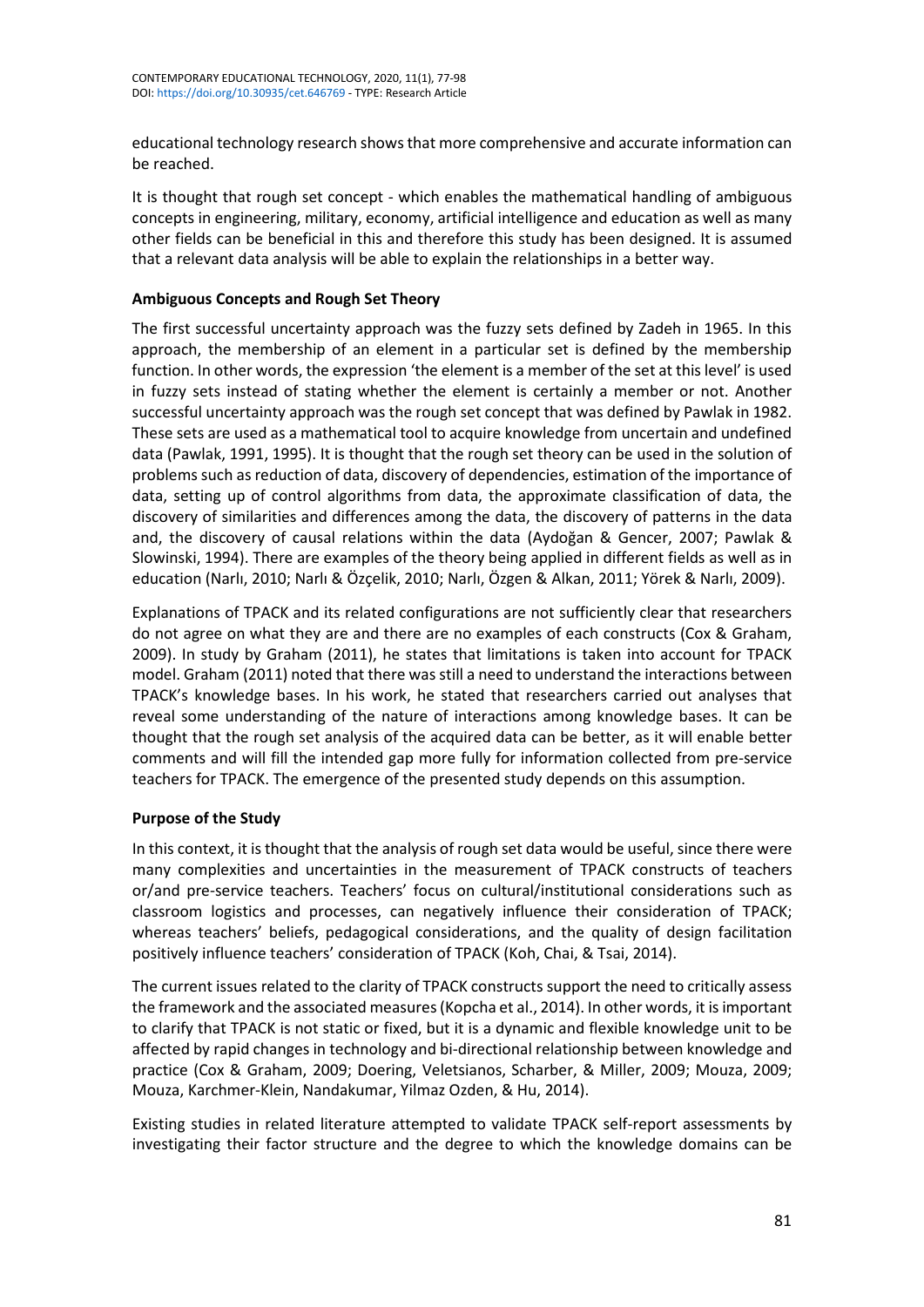empirically identified (Voogt et al., 2013). Furthermore, it was concluded that the boundaries between the TPACK knowledge domains were often fuzzy (Sang et al., 2016). And, knowledge about these differences extends the existing body of literature and increases our understanding about the nature of TPACK in educational contexts (Scherer et al., 2017). In this context, it can be said that standard measurement and analysis methods are not enough for teacher and preservice teachers to measure complex and uncertain bounded knowledge constructs such as TPACK model.

In this study, it will be examined how CK, TK and PK components measure TPACK level. Besides, it will be tried to explain how the relationships between the knowledge constructs in TPACK model. Rough sets have been used in case of vagueness in fields such as mathematics, computing engineering, as well as philosophy and psychology. It can be argued that this study has shown that rough sets can be used to analyze data in educational research in order to obtain more detailed information about our students' TPACK in certain instances. For the first time in the studies related to TPACK, analysis of the data with the rough cluster data analysis will be done in this study. A different approach was aimed in the analysis of the complex and fuzzy data collected for the TPACK model with the analysis of the rough cluster.

The purpose of this study is to examine pre-service mathematics teachers' TPACK perception using Rough Set Analysis. Furthermore, the aim is to determine this relationship in a manner that will provide mathematical clarity with the help of Rough Set Theory which is used in areas such as artificial intelligence, data reduction, determination of dependencies, estimation of data importance and the establishment of decision (control) algorithms using data. Relationships between Content Knowledge (CK), Pedagogical Knowledge (PK) and Technological Knowledge (TK) with TPACK are also examined by pre-service teachers' perceptions. Results of this study can provide researchers and educators with a better understanding of pre-service mathematics teachers' TPACK components and its relationships.

# **Research Questions**

Based on the related literature, this study aims to address the following research questions:

- What are the relationships between CK, PK and TK with TPACK?
- How these relationships between CK, PK, TK components and TPACK be determined mathematically using Rough Set Analysis?
- What are the decision rules that have been established between CK, PK and TK with TPACK?

# **METHOD**

The presented study is a descriptive survey model study. Such studies are carried out to shed light on a given situation, make evaluations according to given standards and put forth the possible relationships between events (Çepni, 2009, p. 64). The objective of the model is to define a completed or ongoing situation. The core of the study where is a situation, an individual or objects are the subject of the study is defined as it is under its own conditions (Karasar, 2008, p. 77). The perceptions of pre-service mathematics teachers about the constructs in the TPACK model have been determined.

# **Participants**

The study was carried out with a total of 340 pre-service mathematics teachers who were studied at the elementary school mathematics teaching and secondary school mathematics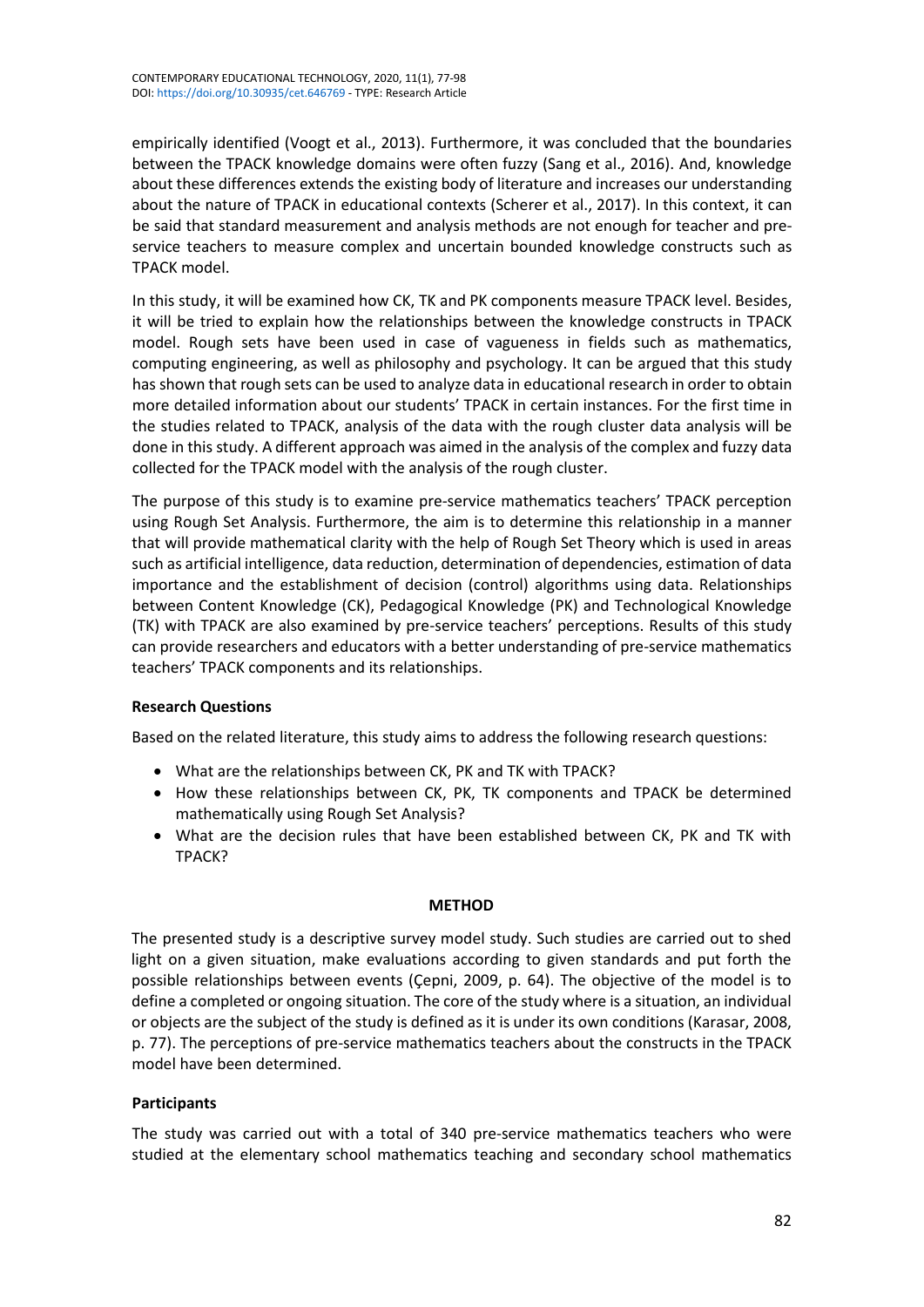teaching programs at a state university in Turkey. The pre-service teachers were randomly selected from the last two year students attending these programs. The reason for students in their final years is the thought that it can contribute to the determination of the perceptions of pre-service mathematics teachers to knowledge types in the TPACK model. In addition, preservice mathematics teachers in these classes had taken various courses on pedagogy and technology. 129 (37.9%) of the pre-service mathematics teachers who participated in the study were male and 211 (62.1%) were female. In addition, 213 (62.6%) of the pre-service mathematics teachers studied their teaching at elementary school mathematics teaching program, whereas 127 (37.4%) studied their teaching at secondary school mathematics teaching program.

# **Data Collection**

In this study, a scale regarding college students' perceptions in TPACK constructs, which is originally developed by Şahin (2011), was used. In the survey of TPACK, higher scores for each subscale indicate higher perceived acquaintance with the applications of the knowledge base. The TPACK survey included seven subscales (TK, PK, CK, TPK, TCK, PCK, and TPACK) with 47 survey items. The survey items were on a Likert-type scale with five choices for response, including "no knowledge, little knowledge, medium knowledge, quite knowledge and complete knowledge". In the study, the Cronbach alpha reliability coefficient was found to be between 0.83 and 0.90 for the subscales of the survey, which indicated that the instrument was a reliable measure.

# **Data Analysis**

According to the theory, the subset of a universal set is defined with the help of two sets named as the lower and upper approaches of the subset. Lower and upper approaches are formed by equivalence classes (Pawlak, 1997).

Information table is shown in rough set theory as  $T = (U, A, C, D)$ . Here, U represents the universal set; A represents the set of properties related to the study area. The  $C, D \subset A$  sets specify condition and decision properties respectively.

In case  $a \in A$  and  $P \subset A$  are taken, the indiscernibility relation IND(P) pair is defined as:

$$
IND(P) = \{(x, y) \in U \times U : \forall a \in P \text{ for } a(x) = a(y)\}\
$$
 (1)

In case the equality classes set separated by  $IND(P)$  on U is shown by  $U/P$ , the  $U/C$  and  $U/D$ sets are named respectively as condition and decision classes. The lower and upper approximate sets of the X set with  $R \subset C$  and  $X \subset U$  and the boundary region are defined respectively as below:

$$
\underline{R}(X) = \bigcup \{ Y \in U/R : Y \in X \}, \overline{R}(X) = \bigcup \{ Y \in U/R : Y \cap X \neq \emptyset \},\
$$
\n
$$
BN_R(X) = \overline{R}(X) - \underline{R}(X)
$$
\n(2)

According to the Rough Set Theory,  $R(X)$  set consists of elements that are members of the X set according to the property defined by the  $IND(R)$  equality. Whereas the elements of the  $\overline{R}(X)$  set are the probable elements of the X set according to the property defined by the  $IND(R)$  equality. According to the given structure, if the boundary region of the  $X$  set is empty,  $X$  set is called exact or R-definable set and is called rough set if not.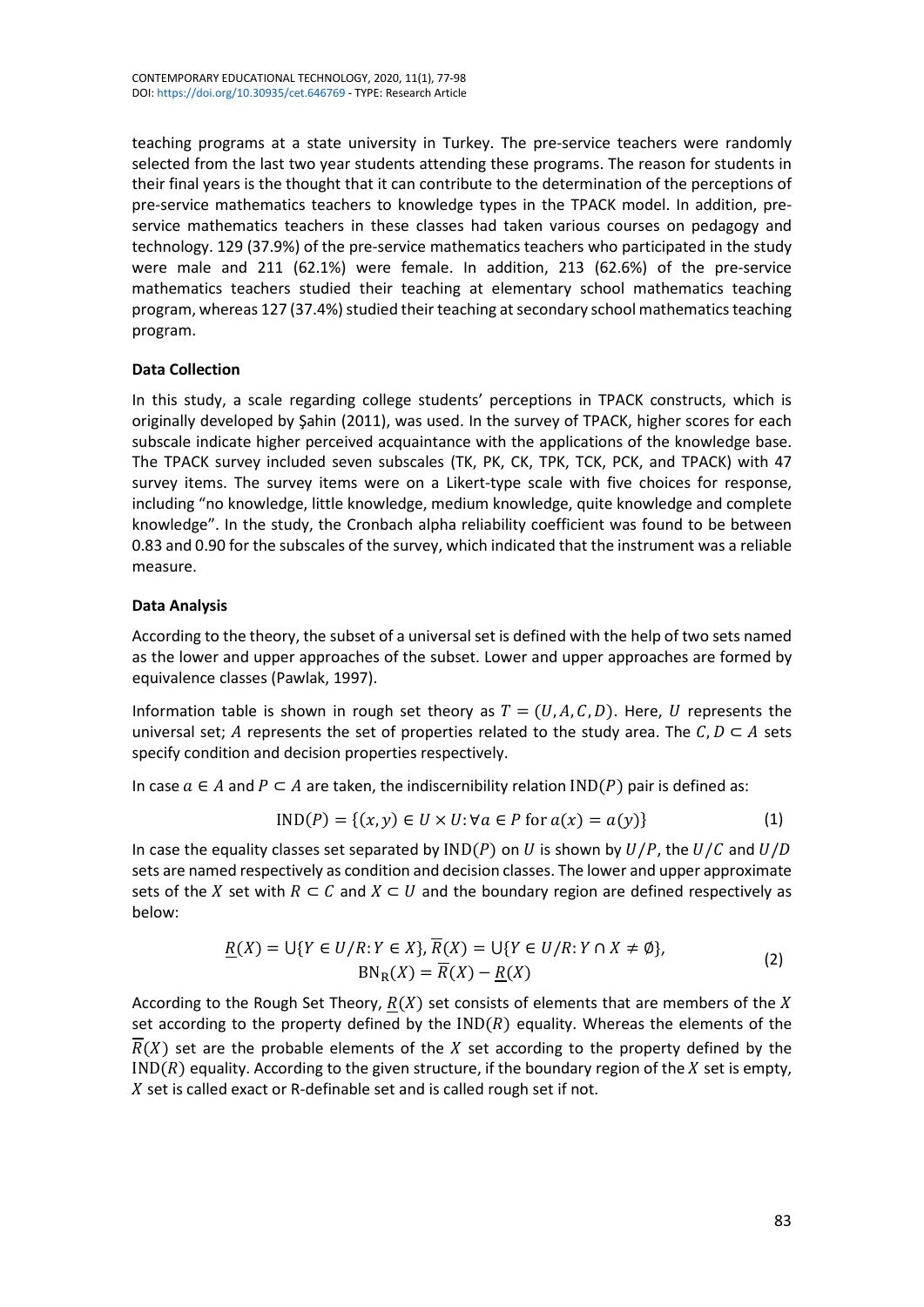Rough sets can be characterized with a constant in the closed interval of [0, 1]. This constant, which will determine the clarity of the approach is defined as  $\alpha_R(X) = \frac{|E(X)|}{|\overline{R}(X)|}$ . It is clear that the X set is exact if  $\alpha_R(X) = 1$  and rough set if not.

Let C and D be condition and decision properties sets respectively. If  $k$  is a value calculated as is shown below, it can be said that D is dependent to C at a level of  $k$  ( $0 \le k \le 1$ ) and is shown as  $C \implies _k D$ .

$$
k = \gamma(C, D) = \frac{|POS_{C}(D)|}{|U|}
$$
\n(3)

Here,  $POS_{C}(D)$  is defined as the positive region of  $U/D$  quotient according to C and is defined as:

$$
POS_{C}(D)=\bigcup_{X\in U/D}\underline{P}(X)
$$
\n(4)

In case  $k = 1$ , D fully depends on C. In case  $k < 1$ , D partially depends on C.  $\gamma(C, D)$  defines the closeness of the  $U/D$  quotient and its estimation according to the conditions at  $P$  whereas the *k* coefficient represents the level of dependency (Pawlak, 1998). With  $c \in C$ , if  $POS_{(C-(c))}(D) = POS_{C}(D)$ , c is a dispensable property in T information table whereas it is an indispensable property.

Let us assume that  $C$  is the set of condition properties in the information table,  $D$  is the set of decision properties and  $IND(C)$  is the indiscernibility (equality) relation indicated by the C set. In this case, if  $B \subset C$  covers the IND(C) indiscernibility relation, the properties of  $C - B$  may be expended. Subsets that do not include expendable properties are known as reduced property sets. The reduced property set of knowledge TCK is the  $B \subseteq C$  smallest property set with

$$
IND(B) = IND(C) \text{ and } IND(B - \{a\}) \neq IND(C) \tag{5}
$$

The intersection of all reduced property sets is known as core. The core may be an empty set. If the set of the reduced property sets of a property set P is shown with  $RED(C)$ , CORE(C) =∩  $RED(C)$ .

The significance level of a certain  $x \in C$  condition property in  $T = (U, A, C, D)$  knowledge TCK is shown as  $\sigma_x(C,D)$  and this constant is given as  $\sigma_x(C,D) = [\gamma(C,D) - \gamma(C - \{x\},D)]/$  $\gamma(C,D)$  (Pawlak, 1997).

Using the Rough Set Method, it has been determined to which group in the sub-groups of the TPACK scale the students belong to. Rough Set Analysis has been used to determine the level of effect TK, PK and CK scores have on TPACK, the level of belonging of pre-service mathematics teachers to other groups who are members of the low, medium or high group in TPACK and the decision rules that can be written between TK, PK and CK and TPACK.

The total scores and averages of pre-service mathematics teachers in the seven sub-scales of TPACK scale were calculated. The pre-service mathematics teachers were included in one of the three groups of low, medium and high according to their average scores in the particular subgroup for Rough Set Analysis. Based on the formula of the interval width, which included dividing the series width by the number of groups to be made (Tekin, 2007), the arithmetical means of the TPACK scale were interpreted as low, medium, and high. Lower and upper limits for these groups were determined as shown in **Table 1**.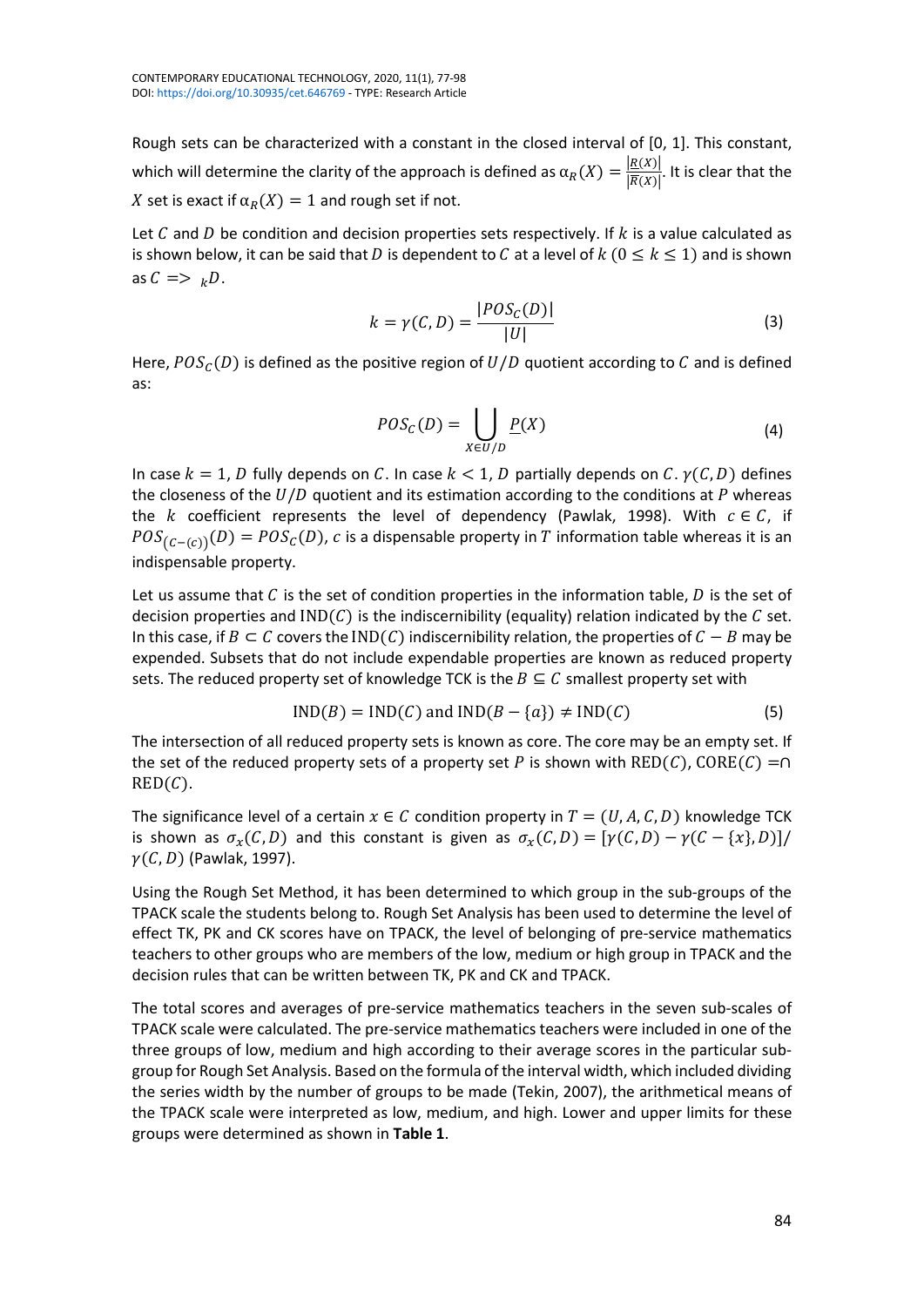#### **Table 1.** Group Interval Values

| Group                | Low                 | Medium                            | High                      |
|----------------------|---------------------|-----------------------------------|---------------------------|
| Value<br>ınter<br>Vd | <br>. ±.U−<br>ر ر.ر | $\sim$ $\sim$<br>-34<br>, ن.<br>. | $\sim$ 0.1<br><b>bx-5</b> |

#### **Table 2.** Condition and Decision Attributes of Data Set

| Label        | Attribute                                   | <b>Definition</b>        |
|--------------|---------------------------------------------|--------------------------|
| тк           | Technological Knowledge                     | 1-3 $[L(1), M(2), H(3)]$ |
| PК           | Pedagogical Knowledge                       | 1-3 $[L(1), M(2), H(3)]$ |
| ск           | Content Knowledge                           | 1-3 $[L(1), M(2), H(3)]$ |
| <b>TPACK</b> | Technological Pedagogical Content Knowledge | 1-3 $[L(1), M(2), H(3)]$ |

#### **Table 3.** Information System for Data Set

|                  |    | <b>Condition Attributes</b> |    | <b>Decision Attribute</b> |
|------------------|----|-----------------------------|----|---------------------------|
| <b>Students</b>  | ΤК | PК                          | СK | <b>TPACK</b>              |
| X <sub>55</sub>  |    |                             |    |                           |
| $X_{283}$        |    |                             |    |                           |
| X <sub>285</sub> |    |                             |    |                           |
| $X_{44}$         |    |                             |    |                           |
| $X_{53}$         |    |                             |    |                           |
| X <sub>76</sub>  |    |                             |    |                           |
| $X_4$            |    |                             |    |                           |
| $X_7$            |    |                             |    |                           |
| $X_{65}$         |    |                             |    |                           |
| $X_{134}$        |    |                             |    |                           |

In order to analyze using rough sets, the three basic types of knowledge (TK, CK, PK) in TPACK model should be in categorical data form. Therefore, the data in these three basic types of knowledge, low, medium and high level area as discussed in the categorical manner. Thus mathematical evidence for the relationship between these knowledge types and determine them together TPACK model was obtained.

# **RESULTS**

# **The Effect of TK, PK and CK on TPACK**

A property-value table has been prepared in the Rough Set Analysis process where each row shows an object (or an example) and each column shows a property that defines the object. That is, the condition attributes and decision attributes arrangements of the data have been made. The TK, PK and CK condition attributes have been selected as decision attributes in TPACK (see **Table 2**).

 $T = \{U, A, C, D\}$  knowledge TPACK has been formed for the study using the acquired data. In the table,  $U = \{x_1, x_2, ..., x_{243}\}$  represents the universal set of pre-service mathematics teachers;  $A = \{TK, PK, CK, TPACK\}$  represents the attributes set consisting of technological knowledge, pedagogical knowledge, content knowledge and technological pedagogical content knowledge;  $C = \{TK, PK, CK\}$  represents the condition attributes set and  $D = \{TPACK\}$ represents the decision attribute set. The students were labeled according to their scores taken from the applied scale. For instance, the student  $x_{55}$  was assigned to "low" group and labeled as "1" because his/her mean score for TK subscale was in the interval of [1.0 – 2.33]. Similarly, because his/her mean score for PK subscale was in the interval of [2.34 – 3.67], he/she was assigned to "medium" group and labeled as "2". Similar processes were applied to subscales of CK and TPACK. 10 students example of the knowledge table formed using the acquired data has been given in **Table 3**.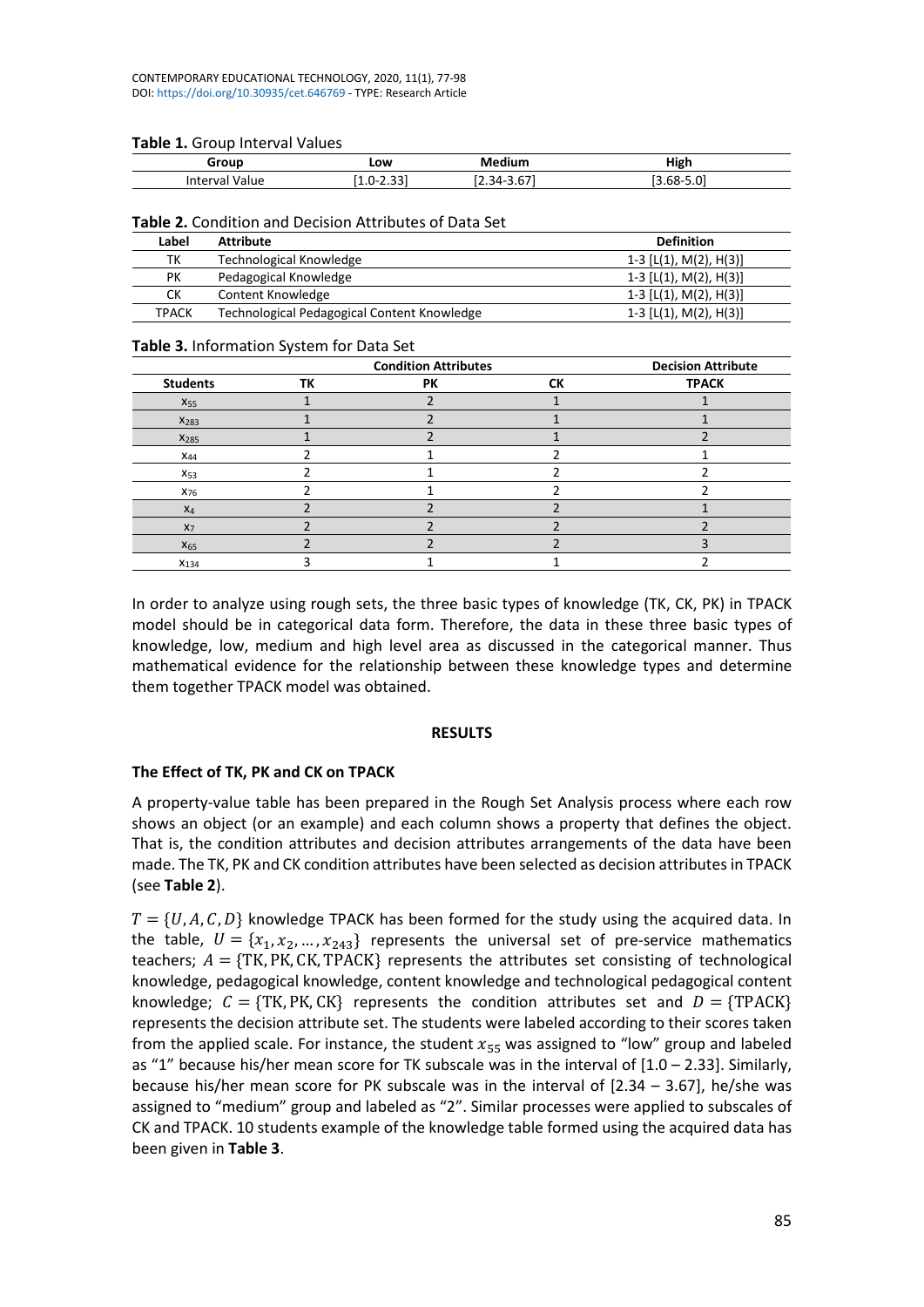In theory, TPACK can be thought of asthe crosssection of TK, PK and CK. However, when **Table 3** is examined; it is observed that students that fall into a low group in TK and CK and those that belong to a medium group in PK can be members of a low group in TPACK as well as taking part in ( $x_{55}$  and  $x_{283}$ ) a medium group ( $x_{285}$ ) as well. Indeed, it can be understood that students that belong to a medium group in TK, PK and CK can be part of low  $(x_4)$ , medium  $(x_7)$  or high  $(x_{65})$ group in TPACK. As mentioned in the introduction section, there are studies stating that the elementary forms of knowledge (TK, CK and PK) have an indirect effect on TPACK. However, core knowledge basis (PK, CK, TK) had an impact on TPACK development (Pamuk et al., 2015) and they are predictors of teachers' TPACK (Chai et al., 2013; Koh et al., 2014). In this case, can we say that the student  $x_{285}$  who is in the medium group in TPACK belongs potentially to a low group? To what extent do TK, PK and CK scores determine TPACK? These questions have been tried to be answered using Rough Set Analysis.

# **Indiscernibility Relation**

The students have been classified into equivalence classes according to their TK, PK and CK scores using the  $R$  equivalence relation; whereas the  $U$  universal set has been separated into low ( $L_{\text{TPACK}}$ ), medium ( $M_{\text{TPACK}}$ ), high ( $H_{\text{TPACK}}$ ) sub-sets according to TPACK that determines the decision attribute. The number of members of the sets are respectively  $s(L_{\text{TPACK}}) = 58$ ,  $s(M_{\text{TPACK}}) = 220$  and  $s(H_{\text{TPACK}}) = 62$ . The lower and upper approach sets are important concepts defined by the equality relation of the rough set theory. Lower and upper approach sets have been determined for each of these three sub-sets. Accordingly, the number of elements of the lower and upper approach sets of  $L_{TPACK}$  have been determined as  $\sigma(s(R(L_{\text{TPACK}})) = 14$  and  $\sigma(\overline{R}(L_{\text{TPACK}})) = 231$ . It is observed that there are 173 elements that belong to the upper approach set but in reality do not belong to the  $L_{\text{TPACK}}$  set. Hence, these members are thought to be for students from the lower group in TPACK. 155 of these students belong to the medium group, whereas 18 of them belong to the upper group. However, they are still accepted to potentially belong to the lower group because they are members of the upper approach set  $\overline{R}(L_{\text{TPACK}})$ .

Similarly, the number of elements of the upper and lower approach sets of students that make up the medium group have been determined respectively as  $s(R(M_{\text{TPACK}})) = 22$  and  $\overline{S}(\overline{R}(M_{\text{TPACK}})) = 324$ . Since the lower approach set consists of 22 members, there are 22 students that absolutely belong to the medium group. In addition, it has been observed when the upper approach set is examined that all students who are not in the medium group but in the high group are potentially medium group students. When a similar analysis is made for upper group students, it was observed that  $s(R(H_{TPACK})) = 0$  and  $s(\overline{R(H_{TPACK})}) = 267$ .

Since the boundary sets  $B_R(L_{\text{TPACK}}), B_R(M_{\text{TPACK}}), B_R(H_{\text{TPACK}})$  of the three sets for which upper and lower approaches have been determined above are not empty, these are rough sets. The accuracy level constants of the sets defined in Section 2 have been determined as,

$$
\alpha_R(L_{\text{TPACK}}) = \frac{14}{231} \approx 0.060, \alpha_R(M_{\text{TPACK}}) = \frac{22}{324} \approx 0.067, \alpha_R(H_{\text{TPACK}}) = \frac{0}{267} = 0 \quad (6)
$$

This shows that the TK, PK and CK scores of students partially explain their TPACK scores.

# **Dependency of Attributes**

Another important topic of the study was the discovery of the dependencies between attributes. In order to do this, first it was examined to what extent TK, PK and CK determine TPACK.  $C =$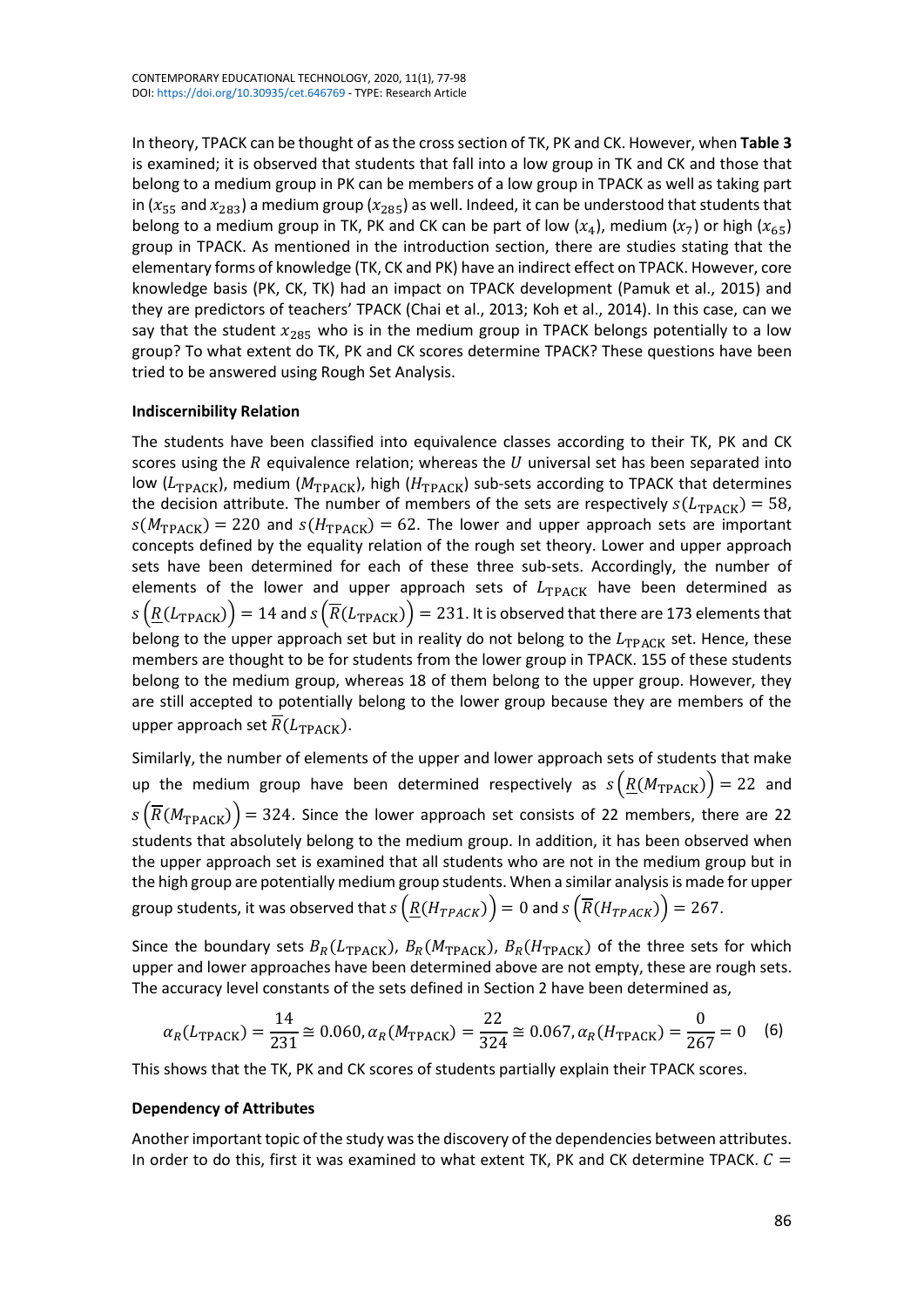CONTEMPORARY EDUCATIONAL TECHNOLOGY, 2020, 11(1), 77-98 DOI: <https://doi.org/10.30935/cet.646769> - TYPE: Research Article

|  | Table 4. Approximation Qualities |  |
|--|----------------------------------|--|
|--|----------------------------------|--|

| . .               |       |
|-------------------|-------|
| <b>Attributes</b> |       |
| TK, PK            | 0.017 |
| TK,CK             | 0.000 |
| PK,CK             | 0.002 |
| ТK                | 0.000 |
| PK                | 0.000 |
| СK                | 0.000 |
|                   |       |

 $\{TK, PK, CK\}$  and  $D = \{TPACK\}$ ; the extent to which C explains D or in other words the level of dependency of  $D$  on  $C$  can be given by the equality of:

$$
k = \gamma(C, D) = \frac{|POS_{C}(D)|}{|U|} \tag{7}
$$

In our cases this value is as follows.

$$
\gamma(C, D) = \frac{|POS_{C}(D)|}{|U|} = \frac{36}{340} \approx 0.105
$$
 (8)

The obtained result shows to what extent the TK, PK and CK levels of a student explain his/her TPACK level. It is observed that this value is low. In case  $k = 1$ , D fully depends on C and in case  $k < 1$ , D partially depends on C. From here, it can be calculated to what extent the scores of TK, PK and CK explain TPACK by themselves or in pairs.

Here, if we think that  $C = \{TK, PK, CK\}$ , the following are obtained:  $RED(C) = \{\{TK, PK, CK\} \}$ and  $CORE(C) = \bigcap RED(C) = \{TK, PK, CK\}.$  Accordingly, it can be stated that the C set of attributes is irreducible. It is determined that TK, PK and CK sets are inadequate in explaining the TPACK model alone. And, for determining TPACK model, these sets can't be removed.

#### **Significance of Attributes**

The significance levels represented by  $\sigma_x(C, D)$  in the  $T = (U, A, C, D)$  knowledge table for TK, PK and CK each have been determined as  $\sigma_{TK}(C,D) = 0.809$ ,  $\sigma_{PK}(C,D) = 1$  and  $\sigma_{CK}(C,D) = 1$ 0.838. It is determined that CK, TK and PK are statistically significant predictors of TPACK model. In addition, PK has a strong effect and TK has a lowest significance level on determining TPACK.

#### **Generating Decision Rule Algorithm**

Generating decision is an important topic for knowledge systems. Because, the rules that can be obtained can be used for the determination of the classes that other samples are members of. The generation of rules from knowledge table will be discussed in this section. The relationships between attribute sets and equivalence relations can be used to generate rules.

Let us assume that  $Q = \{q_1, q_2, ..., q_n\}$  is an independent set of attributes and that we have a single dependent variable of d. Let us represent the equivalence relation of the Q class with  $\theta_0$ and that of the d property with  $\theta_d$ . Let us also think that the partition that will be obtained with  $\theta_0$  is represented by  $\{X_1, X_2, ..., X_s\}$  and that of  $\theta_d$  is represented by  $\{Y_1, Y_2, ..., Y_t\}$ . We can associate the  $M_i = \{Y_i : X_i \cap Y_j \neq \emptyset\}$  set with each  $X_i$  set. We can write the following since the  ${Y_1, Y_2, ..., Y_t}$  set is the partition of the *U* universal set:

"If 
$$
x \in X_i
$$
,  $x \in Y_j(1)$  or  $x \in Y_j(2)$  or ...  $x \in Y_j(i)$ " (9)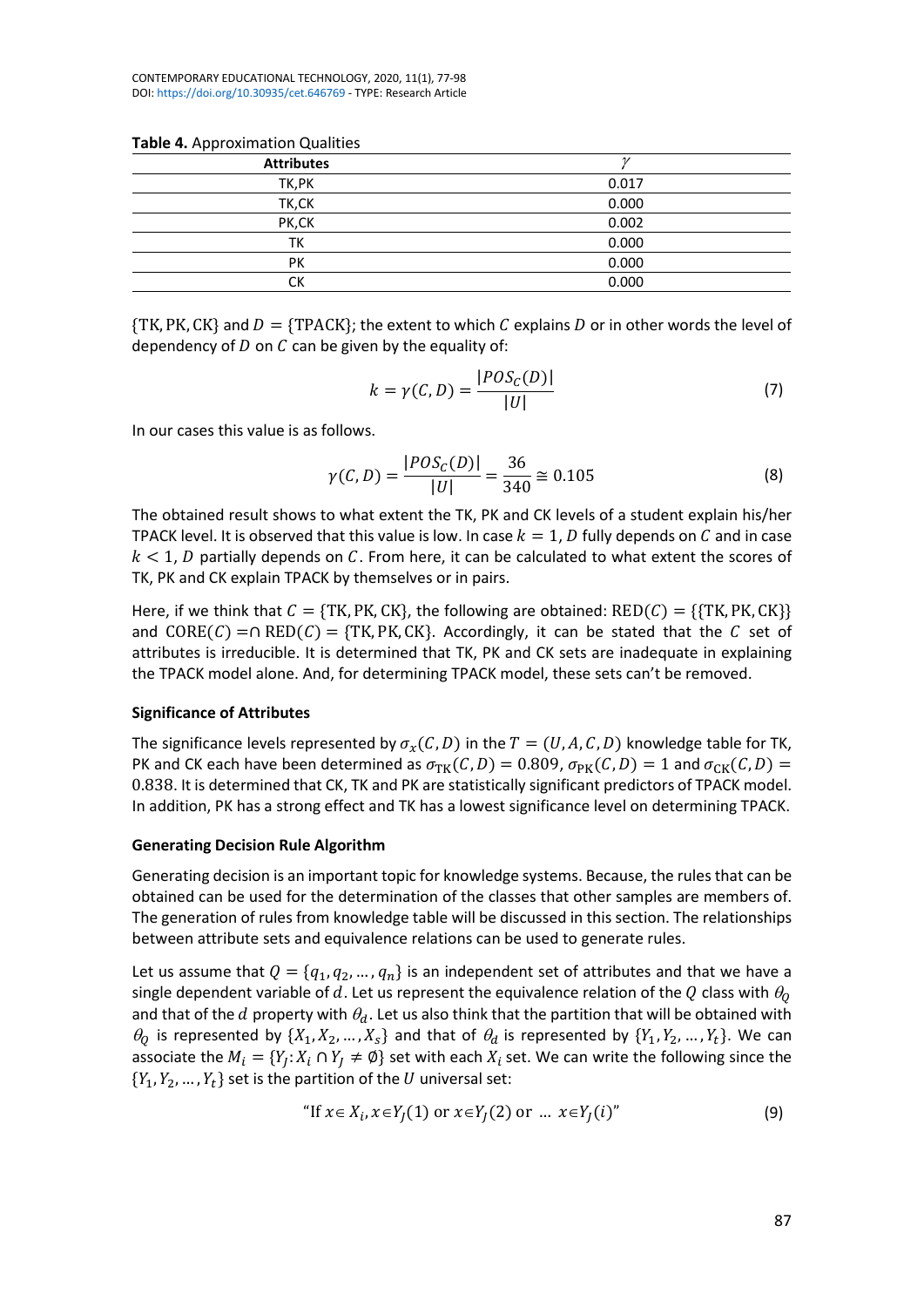| <b>Table 5. TPACK Rules</b> |  |  |
|-----------------------------|--|--|
|-----------------------------|--|--|

| <b>Rules</b>                     | f              | Acc(r)       | Cov(r) |
|----------------------------------|----------------|--------------|--------|
| IF TK=1, PK=1, CK=1 THEN TPACK=1 | $\overline{2}$ | 1            | 0.034  |
| IF TK=1, PK=1, CK=2 THEN TPACK=1 | 2              | $\mathbf{1}$ | 0.034  |
| IF TK=1, PK=2, CK=1 THEN TPACK=1 | $\overline{2}$ | 0.666        | 0.034  |
| IF TK=1, PK=2, CK=1 THEN TPACK=2 | $\mathbf{1}$   | 0.333        | 0.004  |
| IF TK=1, PK=2, CK=2 THEN TPACK=1 | 3              | 0.375        | 0.051  |
| IF TK=1, PK=2, CK=2 THEN TPACK=2 | 5              | 0.625        | 0.022  |
| IF TK=2, PK=1, CK=1 THEN TPACK=1 | 10             | $\mathbf{1}$ | 0.172  |
| IF TK=2, PK=1, CK=2 THEN TPACK=1 | 5              | 0.50         | 0.086  |
| IF TK=2, PK=1, CK=2 THEN TPACK=2 | 5              | 0.50         | 0.022  |
| IF TK=2, PK=2, CK=1 THEN TPACK=1 | 6              | 0.857        | 0.103  |
| IF TK=2, PK=2, CK=1 THEN TPACK=2 | $1\,$          | 0.142        | 0.004  |
| IF TK=2, PK=2, CK=2 THEN TPACK=1 | 23             | 0.214        | 0.396  |
| IF TK=2, PK=2, CK=2 THEN TPACK=2 | 77             | 0.719        | 0.350  |
| IF TK=2, PK=2, CK=2 THEN TPACK=3 | 7              | 0.065        | 0.112  |
| IF TK=2, PK=2, CK=3 THEN TPACK=2 | 9              | 0.818        | 0.040  |
| IF TK=2, PK=2, CK=3 THEN TPACK=3 | $\overline{2}$ | 0.181        | 0.032  |
| IF TK=2, PK=3, CK=1 THEN TPACK=2 | 1              | 1            | 0.004  |
| IF TK=2, PK=3, CK=2 THEN TPACK=2 | 18             | $\mathbf{1}$ | 0.081  |
| IF TK=2, PK=3, CK=3 THEN TPACK=2 | 8              | 0.571        | 0.036  |
| IF TK=2, PK=3, CK=3 THEN TPACK=3 | 6              | 0.428        | 0.096  |
| IF TK=3, PK=1, CK=1 THEN TPACK=2 | $\mathbf{1}$   | $\mathbf{1}$ | 0.004  |
| IF TK=3, PK=1, CK=2 THEN TPACK=2 | $\mathbf{1}$   | 1            | 0.004  |
| IF TK=3, PK=2, CK=1 THEN TPACK=1 | $\overline{2}$ | 0.400        | 0.034  |
| IF TK=3, PK=2, CK=1 THEN TPACK=2 | 3              | 0.600        | 0.013  |
| IF TK=3, PK=2, CK=2 THEN TPACK=1 | 3              | 0.053        | 0.051  |
| IF TK=3, PK=2, CK=2 THEN TPACK=2 | 43             | 0.767        | 0.195  |
| IF TK=3, PK=2, CK=2 THEN TPACK=3 | 10             | 0.178        | 0.161  |
| IF TK=3, PK=2, CK=3 THEN TPACK=2 | 8              | 0.615        | 0.036  |
| IF TK=3, PK=2, CK=3 THEN TPACK=3 | 5              | 0.384        | 0.080  |
| IF TK=3, PK=3, CK=2 THEN TPACK=2 | 15             | 0.555        | 0.068  |
| IF TK=3, PK=3, CK=2 THEN TPACK=3 | 12             | 0.444        | 0.193  |
| IF TK=3, PK=3, CK=3 THEN TPACK=2 | 3              | 0.136        | 0.013  |
| IF TK=3, PK=3, CK=3 THEN TPACK=3 | 19             | 0.863        | 0.306  |

This relation can be written as below with  $f_{q_1}(x)$  function representing the value of the x element in the  $q_i$  property:

"If 
$$
f_{q_1}(x) = a_1
$$
 and ... and  $f_{q_n}(x) = a_n$ ;  $f_d(x) = b_{j_1}$  or ... or  $f_d(x) = b_{j_{i_1}}^n$  (10)

$$
Acc(r) = \frac{|\text{sup}(r) \cap D|}{|\text{sup}(r)|}, Cov(r) = \frac{|\text{sup}(r) \cap D|}{|D|}
$$
(11)

There are two types of rules in the Rough Set Theory, they are determining and non-determining rules. If the  $M_i$  set has only a single element, then  $X_i$  class is called the determining class and the rule that will be generated by this class will be called the determining rule; whereas on the other hand the  $X_i$  class is called non-determining class, and the rule generated by this class is known as non-determining rule. Different methods can be used in generating decision rules. For example, classification accuracy  $Acc(r)$  the rule coverage  $Cov(r)$  for a certain rule r is defined below. Here, sup(r) is the number of cases that match the condition part of rule r and |D| is the number of cases that match the decision attributes of the rule.

In the light of the presented concepts, the rules obtained in this study have been given in **Table 5**. Furthermore, 33 rules have been obtained in the study. 7 of the generated rules are determining, whereas 26 are non-determining.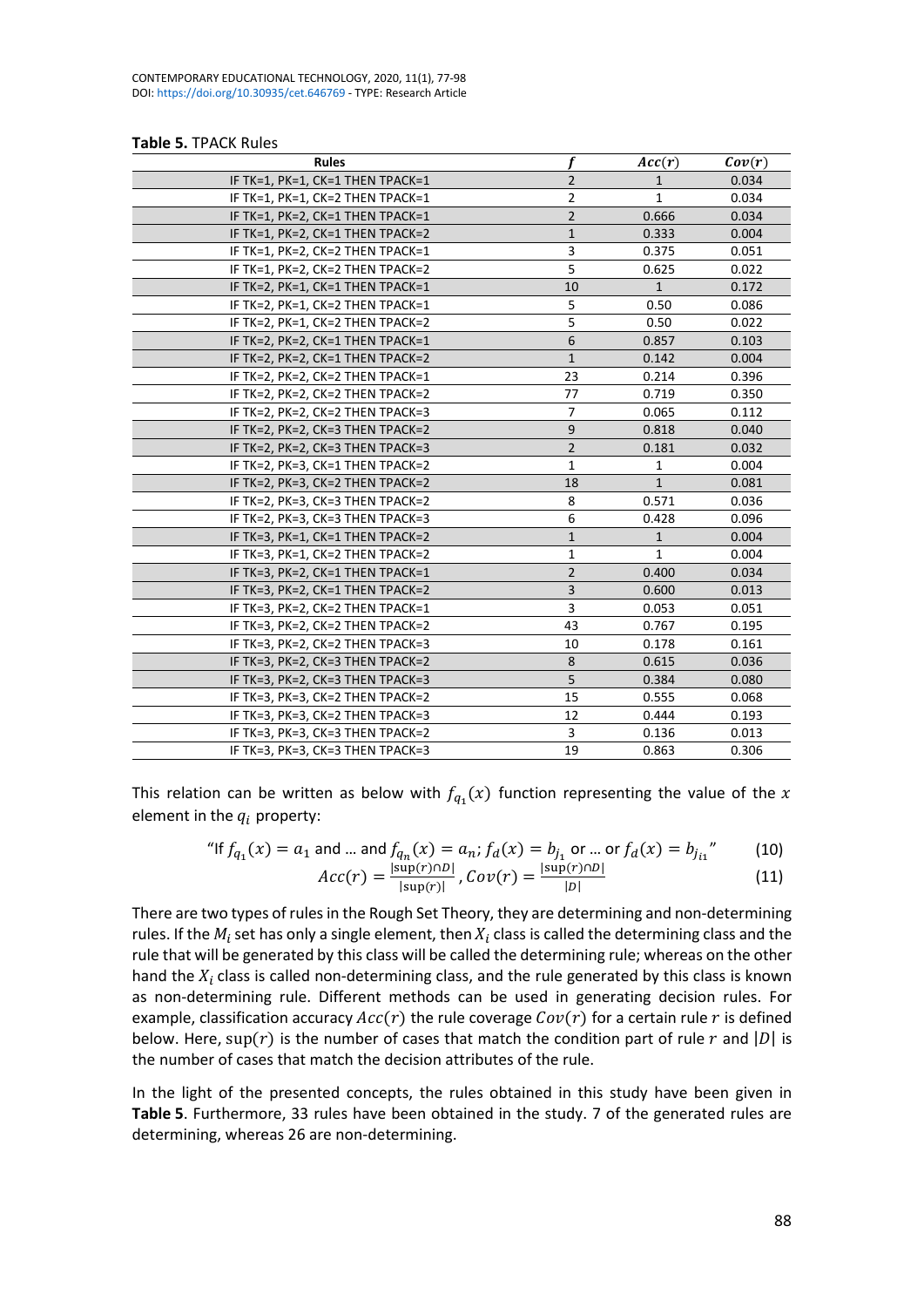#### **DISCUSSION**

In this study, perception of pre-service mathematics teachers regarding the constructs in the TPACK model has been tried to be determined via rough set data analysis. The analysis of acquired data has mathematically put forth that some pre-service mathematics teachers belong to either one of the low, medium and high groups. In terms of TPACK it can potentially be included in other groups as well. On the contrary, it has been determined that there are 36 preservice mathematics teachers that belong to a certain group. It can be stated that the vaguest group is the "high" group. When the certainty values of the low, medium and high group sets are examined, it can be suggested that the borders of the TPACK level set cannot be determined exactly.

In a similar research, Archambault and Crippen (2009) indicated that CK, PK, and PCK items loaded as one factor, whereas TPK, TCK, and TPACK items loaded as another in the result of exploratory factor analysis of a TPACK survey. Moreover, Lee and Tsai (2010) were able to isolate TK, TPK, TCK, and TPACK factors but found that PK and PCK items had loaded as one factor. Drummond and Sweeney (2017) point out that the competence of the teacher in the links between technology, pedagogy and content knowledge (TPACK) is essential for the effective integration of technology into the class. An important question arises from the results of this study and other studies. What are the connections of these knowledge types? In other words, and what is the level of relationships of these knowledge constructs? In this context, Koehler and Mishra (2005) analyzed the conversations between students-teachers and faculty who had to design online courses during a semester. The study indicated that over time the initially separate topics of content, pedagogy, and technology became more strongly interconnected. According to the results of this study, the accuracy of the TPACK levels in the analysis of the knowledge sets of the pre-service teachers was not clear. This result shows that these investigated knowledge constructs do not differ from one another clearly and that there may be different levels and combinations in pre-service teachers.

The analyses of the study have put forth that CK, TK and PK components explain TPACK level at a level of 0.105 but that they fail to explain this level one by one. On the contrary, when one of the components is eliminated from any of the data sets, it is observed that the explanation level decreases to 0.105. So it is observed that data reduction cannot be carried out in the attribute dataset of CK, TK and PK. This result is in compliance with the technology supported experimental study carried out by Chai et al. (2010) on pre-service teachers regarding the perceptions on the TPACK model constructs before and after the study. It has been determined in the aforementioned study that CK, TK and PK are statistically significant predictors of TPACK and that PK has a strong effect. The rough set data analysis of our study has been able to calculate the significance level of each component and it was observed that the lowest significance level was that of TK (0.809) and that the highest significance level was that of PK (1). Accordingly, it can be stated that the PK component is the most important one in determining the TPACK level. This leads us to think that significant data loss will occur if PK is eliminated from the knowledge TPACK. In addition, relations are concerned with the fact that each of the key factors of TPACK constructs can predict the higher forms of TPACK constructs proposed by Mishra and Koehler (2006).

Another important result of this study is that all CK, TK and PK knowledge constructs are important for TPACK. Furthermore, it has been mathematically determined that one of these data constructs cannot be used for data reduction. And, TPACK model will be adversely affected if one is removed. Pamuk et al. (2015) tested in different ways and came to conclusion that although core knowledge bases (PK, CK, TK) in the model had significant impact on TPACK, their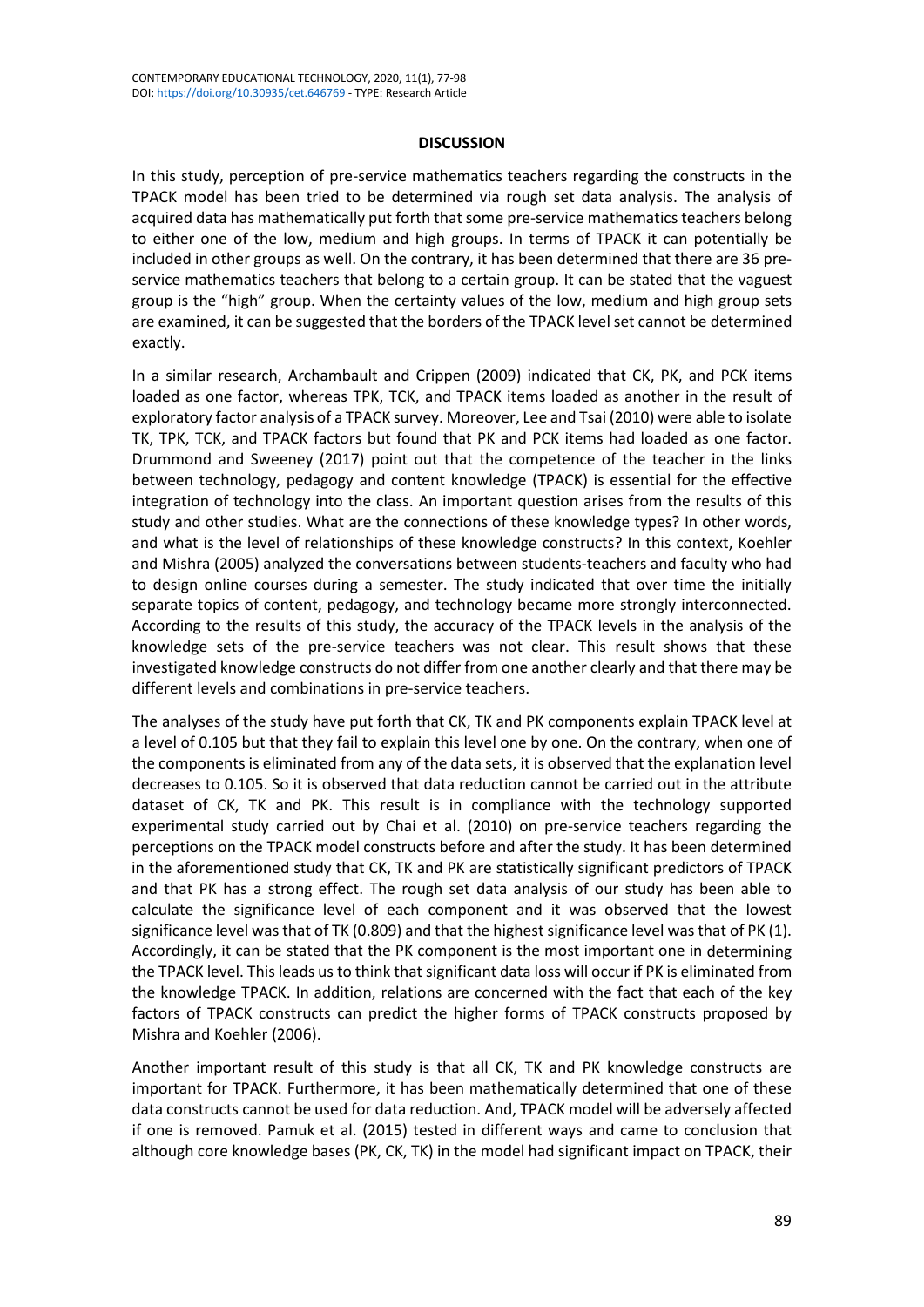predictive powers came through second level knowledge bases (TCK, PCK, TPK). In other words, the direct effects on the TPACK development of core knowledge bases were lower than in the second level knowledge bases. There are various negative opinions regarding the combined use of CK, TK and PK components to explain the TPACK level (Angeli & Valanides, 2009; Cox, 2008; Graham, 2011). If the study analyses putting forth that these components are able to explain TPACK at a level of 0.105 are considered, some of these criticisms should be taken into account. Since the data is acquired via TPACK scale, the student levels of various relevant components are determined as the levels at which they feel themselves. Hence, the correlation coefficients may be determined to be higher if similar studies are carried out by calculating the CK, TK, PK and TPACK levels of pre-service teachers as they are in reality.

In some studies, results that did not partially match the findings of this study were obtained. In a quantitative study, Koh et al. (2014) found that Singapore teachers did not perceive significant relationships between PCK and TPACK. In addition, Harris et al. (2010) stated that only four of the seven TPACK sizes could be assessed using the course planning evaluation chart. Chai et al. (2013) found that direct positive predictors of TPACK of pre-service teachers were TCK, PCK and TPK, and indirect effects of basic TK, CK and PK.

In this study, the significance levels of TK, CK and PK for TPACK were determined. According to this, it wasfound that PK was the highest and TK had the lowest significance level. Similar results were determined in past studies. For example, it was found that the TK knowledge construct showed a low level of association with knowledge constructs involving technology (Kaya & Dag, 2013). Studies focusing on the whole TPACK framework had found moderate to high correlations across all domains (Kaya & Dag, 2013; Sahin, 2011). In another study, Sang et al. (2016) found that pre-service teachers were able to distinguish overlapping constructs such as TCK, PCK, and TPACK. Scherer et al. (2017) stated that measurement of the technology dimensions in the TPACK framework could capture pre-service teachers' general TPACK beliefs and specific beliefs on technological knowledge. However, given the high correlations between pedagogical dimensions (i.e TCK, TPCK and TPK), the criterion was not able to distinguish four factors (Scherer et al., 2017).

TK, PK and CK constructs in TPACK model are theoretically seen as separate knowledge constructs. However, in this study, it was found that these knowledge constructs were not meaningful alone and that they were meaningful together for the TPACK model. The complexity, interactions and associations of these knowledge constructs present difficulties and uncertainties in measuring them. In the past studies the validity problem was of great importance in the measurement of TPACK constructs.

Studies on the validity of TPACK constructs had determined that lack of clarity of TPACK constructs (Chai, Ng, Li, Hong, & Koh, 2013; Jang & Tsai, 2012; Koh, Chai, & Tsai, 2010; Lin, Tsai, Chai, & Lee, 2013; Schmidt et al., 2009; Shinas, Yilmaz-Ozden, Mouza, Karchmer-Klein, & Glutting, 2013). For instance, Drummond and Sweeney (2017) stated that the subjective knowledge assessed by TPACK scales could be supplemented by the inclusion of objective indices of technological pedagogical and content knowledge to form a more complete picture of pre-service teachers' TPACK. Jen et al. (2016) intended to validate features that were typical of levels in a hierarchical structure on the scales of teachers' knowledge about and application of technology for instructional use. Yeh et al. (2014) found that eight knowledge dimensions and 17 indicators of TPACK-practical were validated.

In recent years, studies on TPACK have been an important issue as to how the knowledge constructs can empirically be separated from each other (Scherer et al., 2017). The difficulty of distinguishing between the TPACK constructs also arises when studies are conducted (Kopcha et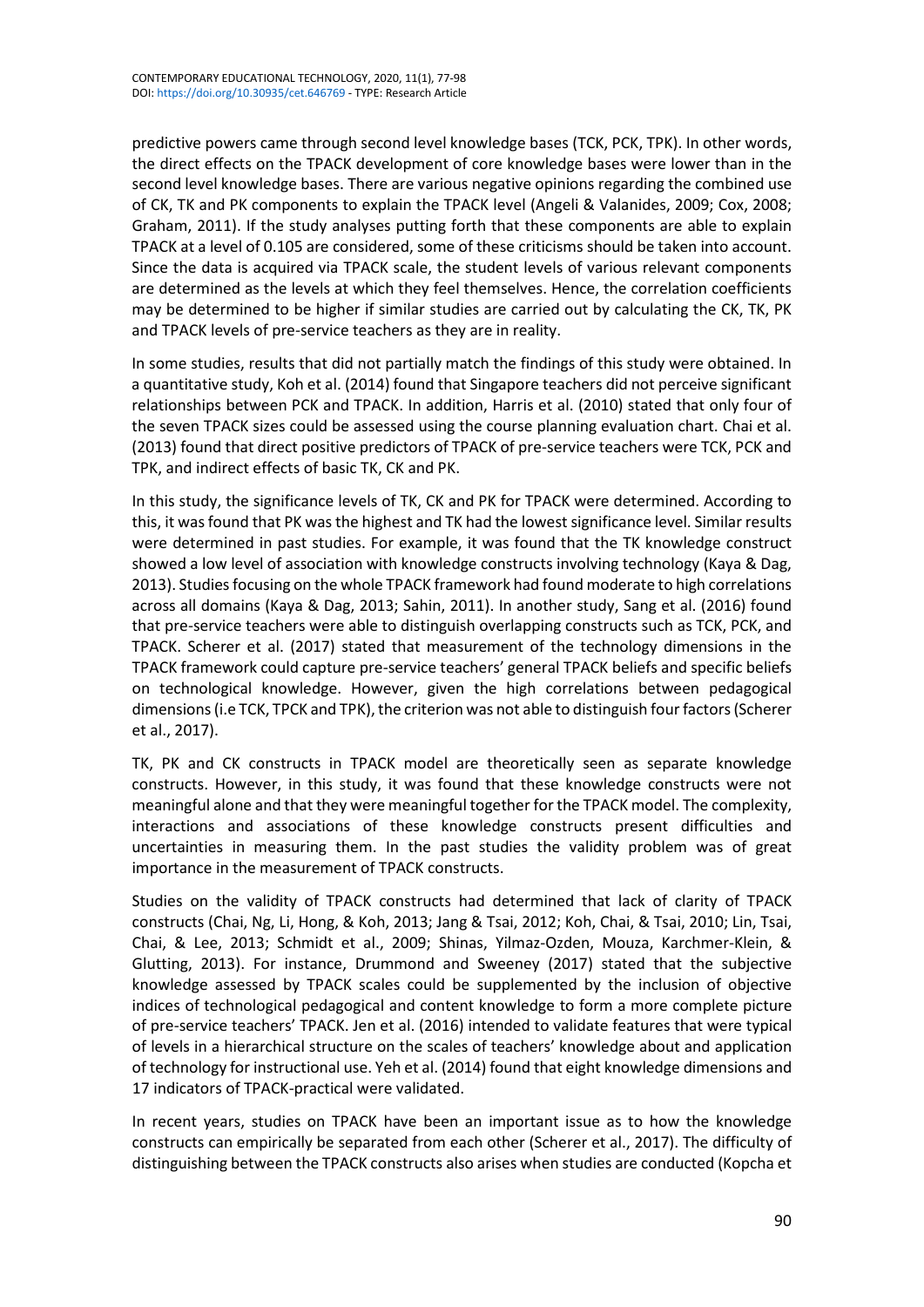al, 2014). It has been determined that there are some studies that make empirical distinction for TPACK constructs and that there are different measurement and analysis methods (Chai et al., 2010; Chai et al., 2013; Kaya & Dag, 2013; Koehler et al., 2014; Lee & Tsai, 2010; Pamuk et al., 2015; Reyes, et al., 2016; Scherer et al., 2017; Yeh et al., 2017). Findings obtained in this study provide important information on the distinction of TPACK constructs by rough set data analysis with different data analysis technique.

Rule generation is an important part of Rough Set data analysis. Rules had been determined in this study. CK, TK and PK levels had been determined using these rules which gave us the opportunity to make comments on the components regarding pre-service teachers. On the other hand, it is also observed that literature mentions generalized rules (Hassanien, 2004). When approached from this perspective, further studies can be carried out to generalize the rules in this study and to obtain simpler rules.

As stated by researchers (Cox & Graham, 2009; Doering et al., 2009; Mouza, 2009; Mouza et al., 2014), it can be said that TPACK constructs are not fixed or static, but are nonlinear relations. Because it is determined that the rule generation approach in this research can create many rules about the interaction and relation of knowledge constructs of TPACK model. This will provide us with better interpretation and understanding of the TPACK model and the knowledge constructs in the model.

It is observed that the data acquired in this study overlap with the opinions put forth in many other relevant studies. One of the most important criticisms against TPACK model is that the borders of the components are vague in this model and that it is difficult to determine the borders. Angeli and Valanides (2009) stated that the certainty limits of the components in the TPACK model are important. On the other hand, Cox (2008) explained the difficulties of classifying due to the vague borders of the constructs in the model. The accuracy of one of the most important opinions put forth in previous studies regarding the TPACK model has been partially put forth with the application in this study.

As stated by Jimoyannis (2010), the difficulty in putting forth the complex relations between CK, PK and TK as can be seen in this study as well. However, it is understood that theoretical developments are necessary in order to make use of this model more in education applications. It is clear that the certainty levels of the components should be understood in order to make better development and measurements regarding the TPACK model (Angeli & Valanides, 2009). Hence, applied studies should be carried out for the boundaries and certainty values of the TPACK model as has been done in this study.

Although technology, content, and pedagogy seem to represent different and distinct knowledge bases in this viewpoint, the interactions and connections between these basic concepts form the basis of the overall framework (Archambault & Barnett, 2010). As discussed by Graham (2011), it was important to identify the basic concepts and relationships between the TPACK components.

Relations between the constructs in the TPACK model have been put forth in a more descriptive manner in previous studies (Graham, 2010). However, it is observed that students need more information in order to make use of this model in their learning processes. It can be stated that the boundaries and certainty values of the TPACK model should be opened to discussion with the data acquired in this study. In addition to the descriptive information on the model, applied work regarding criticisms can be carried out to increase the contribution of the model to the learning process.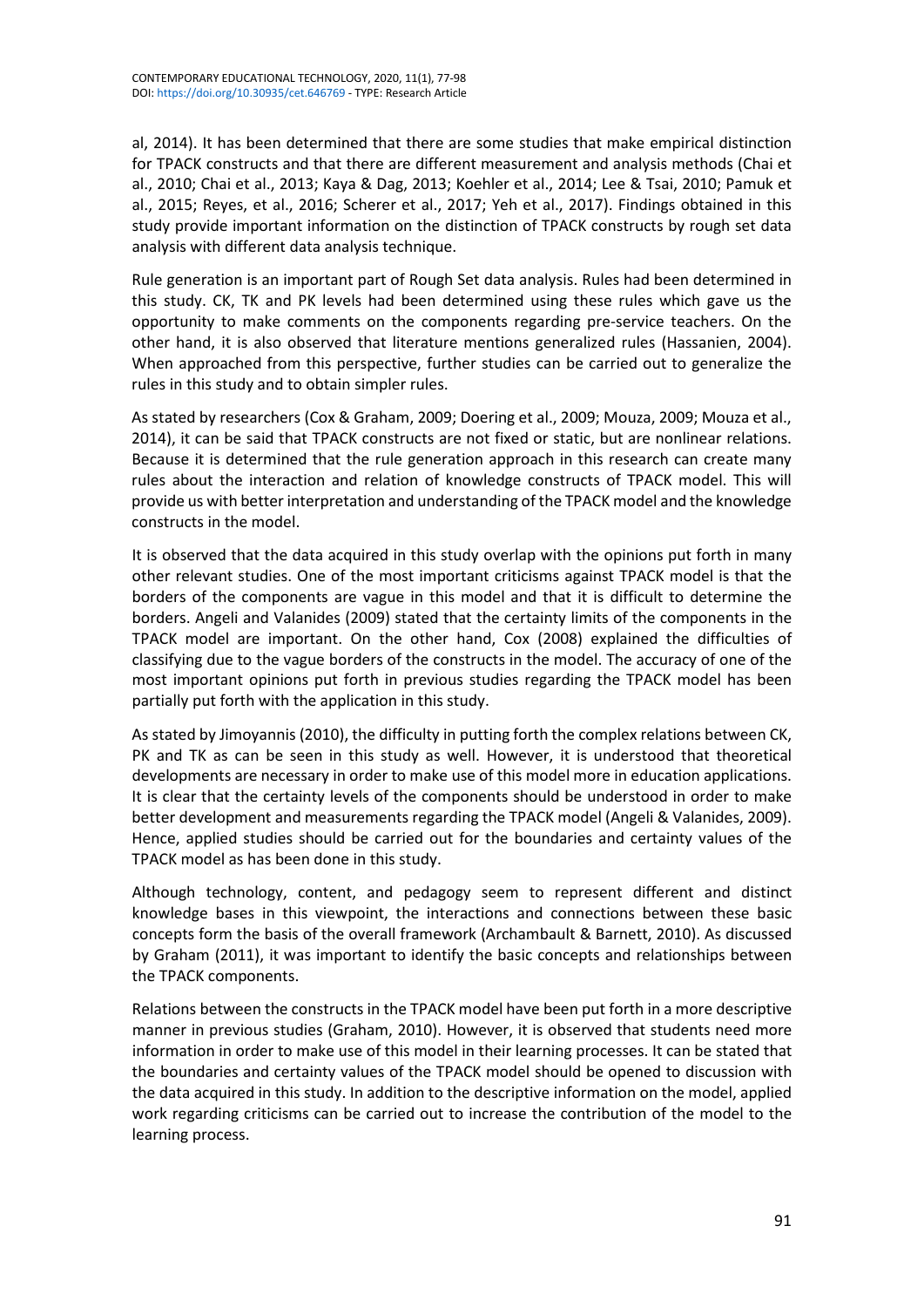# **Limitations and Future Research**

In this study, it has been examined to what extent the CK, TK and PK components explain the TPACK level. Other relations in the TPACK model, that is the relationships between TK and CK and TCK as well as the relationship between PK and CK and PCK, and the relationship between TK and PK and TPK, can be examined by future studies. Based on the research findings, it is clear that interactions and relationships among knowledge bases are more complex than as defined or expected. Therefore, we think that although current TPACK schema represents well-defined relationships among knowledge bases and indicates that they all have equal impact on development of TPACK, findings suggest that relationships among TPACK components are poorly-defined and more complex (Pamuk et al., 2015).

Carrying out the study with pre-service mathematics teachers can be seen as a limitation of the study. In future studies, the levels of teachers regarding TPACK or other fields can be determined via Rough Set Analysis. In conclusion, it can be thought that Rough Set Analysis enables us to reach relationships in the TPACK model that other analysis methods cannot determine. It is thought that Rough Set Analysis will be beneficial in other education studies as well.

# **Conclusions**

In order to explore pre-service mathematics teachers' perceptions about interactions and relationships among knowledge constructs of TPACK. A Rough Set data analysis was conducted for this purpose. This study provides a good example of how educational technologists can use Rough Set Analysis for exploring interactions and relationships among knowledge constructs of the TPACK model. It was determined that the pre-service teachers belonging to any group could potentially belong to other groups in the knowledge constructs of TPACK model. It has been observed that these sets identify rough sets. Furthermore, CK, PK and TK components explain TPACK and that even though the levels of significance of each component are low by itself, it cannot be removed from the data set. Lastly, decision rules have been established between CK, PK and TK with TPACK.

This study will benefit researcher, teachers, teacher educators, and policymakers. Future TPACK research and practical efforts may benefit from the measures of pre-service teachers' knowledge about the intersection and relationships between technology, pedagogy and content. Overall, this research results highlight an important area for the analysis of TPACK scales both teachers and pre-service teachers. Especially, we give concrete example with Rough Set data analysis for the analysis of the TPACK model constructs. Results from this study help establish an empirical basis related to measurement and practices in TPACK development.

# **NOTE**

This paper was presented at International Conference on Education in Mathematics, Science & Technology (ICEMST-2016).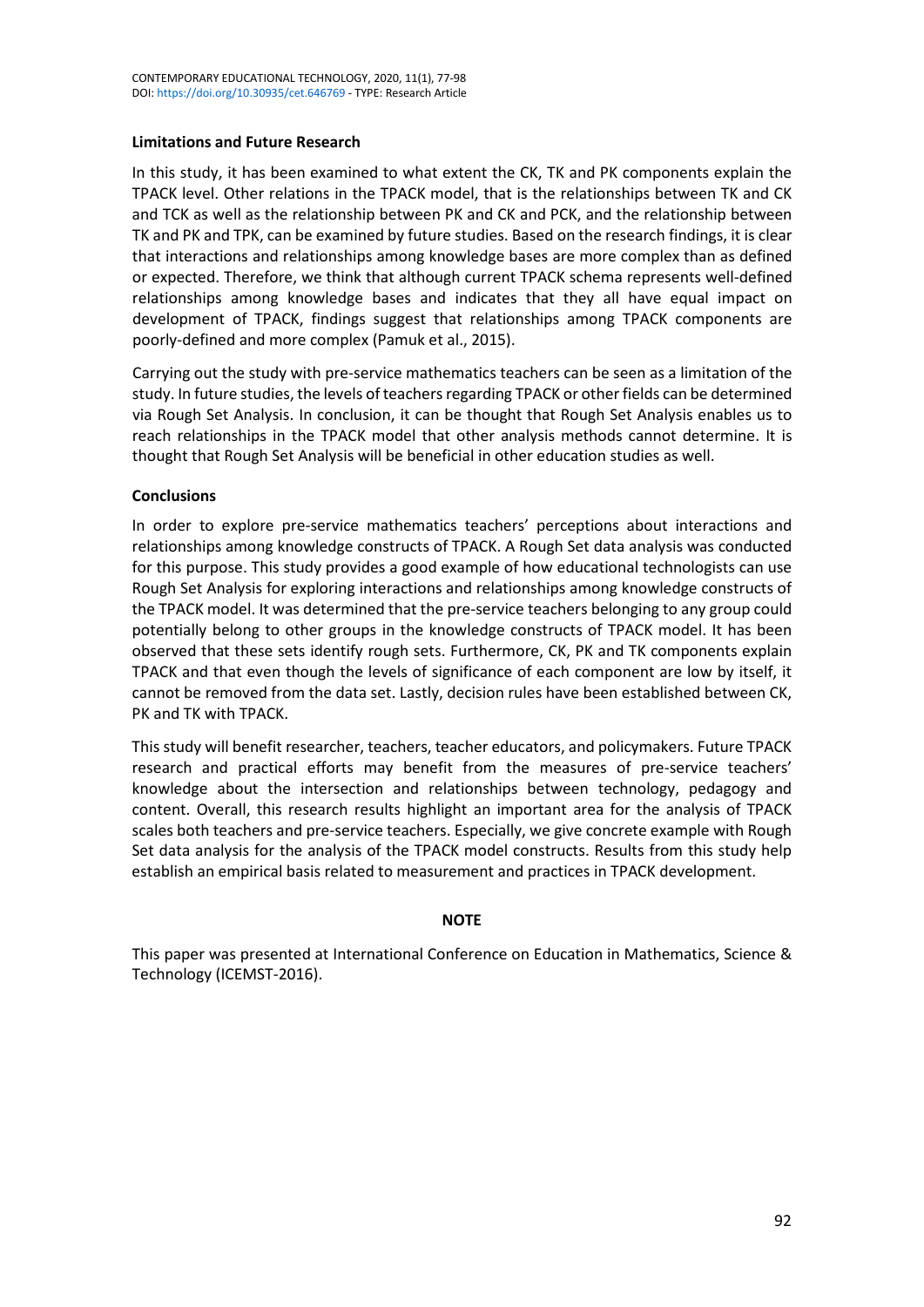#### **REFERENCES**

- Abbitt, J. A. (2011). Measuring technological pedagogical content knowledge in preservice teacher education. *Journal of Research on Technology in Education, 43*(4), 281-300. <https://doi.org/10.1080/15391523.2011.10782573>
- Agyei, D. D., & Keengwe, J. (2014). Using technology pedagogical content knowledge development to enhance learning outcomes. *Education and Information Technologies, 19*(1), 155-171. <https://doi.org/10.1007/s10639-012-9204-1>
- Angeli, C., & Valanides, N. (2009). Epistemological and methodological issues for the conceptualization, development, and assessment of ICT–TPCK: Advances in technological pedagogical content knowledge (TPCK). *Computers & Education, 52*(1), 154-168. <https://doi.org/10.1016/j.compedu.2008.07.006>
- Angeli, C., & Valanides, N. (2013). Technology mapping: An approach for developing technological pedagogical content knowledge. *Journal of Educational Computing Research, 48(*2), 199-221. <https://doi.org/10.2190/EC.48.2.e>
- Angeli, C., Howard, S. K., Ma, J., Yang, J., & Kirscher, P.A. (2017). Data mining in educational technology classroom research: Can it make a contribution? *Computers & Education, 113*, 226-242. <https://doi.org/10.1016/j.compedu.2017.05.021>
- Archambault, L. M., & Barnett, J. H. (2010). Revisiting technological pedagogical content knowledge: Exploring the TPACK framework. *Computers & Education, 55*(4), 1656-1662. <https://doi.org/10.1016/j.compedu.2010.07.009>
- Archambault, L., & Crippen, K. (2009). Examining TPACK among K–12 online distance educators in the United States. *Contemporary Issues in Technology and Teacher Education, 9*(1). Retrieved from <http://www.citejournal.org/vol9/iss1/general/article2.cfm>
- Aydoğan, E. K., & Gencer, C. (2007). Veri madenciliği problemlerinde kaba küme yaklaşımı kullanılarak sınıflandırma amaçlı yapılmış olan çalışmalar [The studies conducted using rough set approach for classification of data mining problem]. *Kara Harp Okulu Savunma Bilimleri Dergisi*, *6*(2), 17-32.
- Brantley-Dias, L., & Ertmer, P.A. (2013). Goldilocks and TPACK: Is the Construct "Just Right?". *Journal of Research on Technology in Education, 46*(2), 103-128. <https://doi.org/10.1080/15391523.2013.10782615>
- Çepni, S. (2009). *Araştırma ve proje çalışmalarına giriş* [Introduction to research and project work] (3th Edition). Trabzon, Turkey: Celepler Matbaacılık.
- Chai, C. S., Koh, J. H. L., & Tsai, C. C. (2010). Facilitating preservice teachers' development of technological, pedagogical and content knowledge (TPACK). *Educational Technology & Society, 13*(4), 63-73.
- Chai, C. S., Koh, J. H. L., & Tsai, C. C. (2013). A review of technological pedagogical content knowledge. *Educational Technology & Society, 16*(2), 31-51.
- Chai, C. S., Koh, J. H. L., & Tsai, C. C. (2016). A review of the quantitative measures of technological pedagogical content knowledge (TPACK). In M. C. Herring, M. J. Koehler, & P. Mishra (Eds.), *Handbook of technological pedagogical content knowledge (TPACK) for educators* (2 ed, pp. 87-106). New York, London: Taylor & Francis.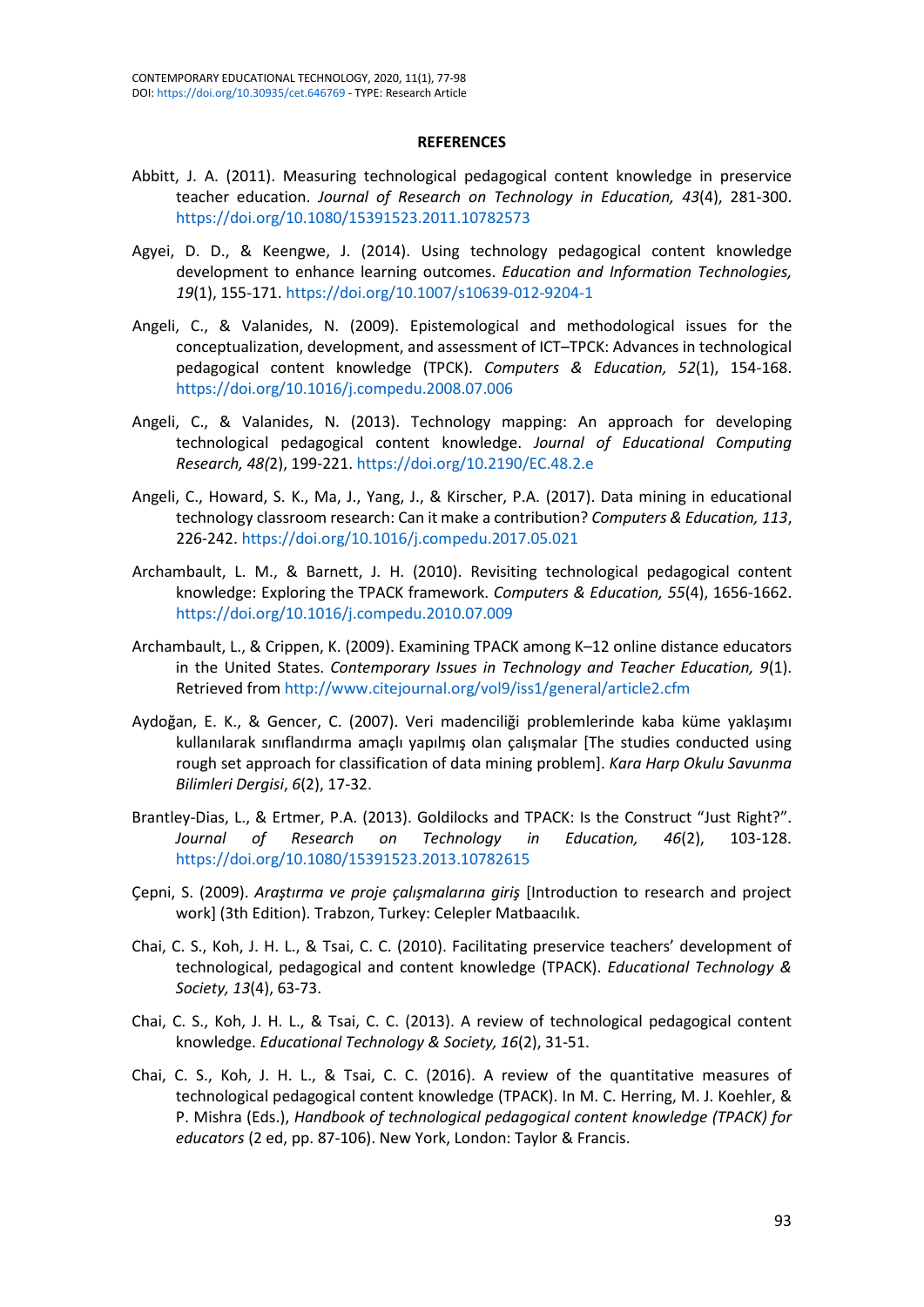- Chai, C. S., Ng, E.M. W., Li, W. H., Hong, H. Y., & Koh, J. H. L. (2013). Validating and modeling technological pedagogical content knowledge (TPCK) framework among Asian pre-service teachers. *Australasian Journal of Educational Technology, 29*(1), 41-53. <https://doi.org/10.14742/ajet.174>
- Cox, S. (2008). A conceptual analysis of technological pedagogical content knowledge (Doctoral dissertation, Brigham Young University, Provo, UT). Retrieved from <http://scholarsarchive.byu.edu/cgi/viewcontent.cgi?article=2481&context=etd>
- Cox, S., & Graham, C. R. (2009). Diagramming TPACK in practice: using and elaborated model of the TPACK framework to analyze and depict teacher knowledge. *TechTrends, 53(*5), 60- 69. <https://doi.org/10.1007/s11528-009-0327-1>
- Doering, A., Veletsianos, G., Scharber, C., & Miller, C. (2009). Using the technological, pedagogical, and content knowledge framework to design online learning environments and professional development. *Journal of Educational Computing Research, 41*(3), 319- 346. <https://doi.org/10.2190/EC.41.3.d>
- Doukakis, S., Psaltidou, A., Stavraki, A., Adamopoulos, N., Tsiotakis, P., & Stergou, S. (2010). Measuring the technological pedagogical content knowledge (TPACK) of in-service teachers of computer science who teach algorithms and programming in upper secondary education. In Fernstrom, K. (Eds.), *Readings in Technology and Education: Proceedings of International Conference on Information Communication Technologies in Education* 2010. Corfu, Greece (pp. 442-452).
- Drummond, A., & Sweeney, T. (2017). Can an objective measure of technological pedagogical content knowledge (TPACK) supplement existing TPACK measures? *British Journal of Educational Technology, 48*(4), 928-939. <https://doi.org/10.1111/bjet.12473>
- Graham, C. R. (2011). Theoretical considerations for understanding technological pedagogical content knowledge (TPACK). *Computers & Education, 57*(3), 1953-1960. <https://doi.org/10.1016/j.compedu.2011.04.010>
- Graham, C. R., Borup, J., & Smith, N. B. (2012). Using TPACK as a framework to understand teacher candidates' technology integration decisions. *Journal of Computer Assisted Learning, 28*(6), 530-546. <https://doi.org/10.1111/j.1365-2729.2011.00472.x>
- Graham, C. R., Burgoyne, N., & Borup, J. (2010). The decision-making processes of preservice teachers as they integrate technology. In D. Gibson & B. Dodge (Eds.), *Proceedings of Society for Information Technology & Teacher Education International Conference 2010* (Vol. 2010, No. 1, pp. 3826-3832). Chesapeake, VA: Association for the Advancement of Computing in Education (AACE).
- Harris, J., Mishra, P., & Koehler, M. (2009). Teachers' technological pedagogical content knowledge and learning activity types: Curriculum-based technology integration reframed. *Journal of Research on Technology in Education, 41*(4), 393-416. <https://doi.org/10.1080/15391523.2009.10782536>
- Hassanien, A. E. (2004). Rough set approach for attribute reduction and rule generation: A case of patients with suspected breast cancer. *Journal of the American Society for Information Science and Technology, 55*(11), 954-962. <https://doi.org/10.1002/asi.20042>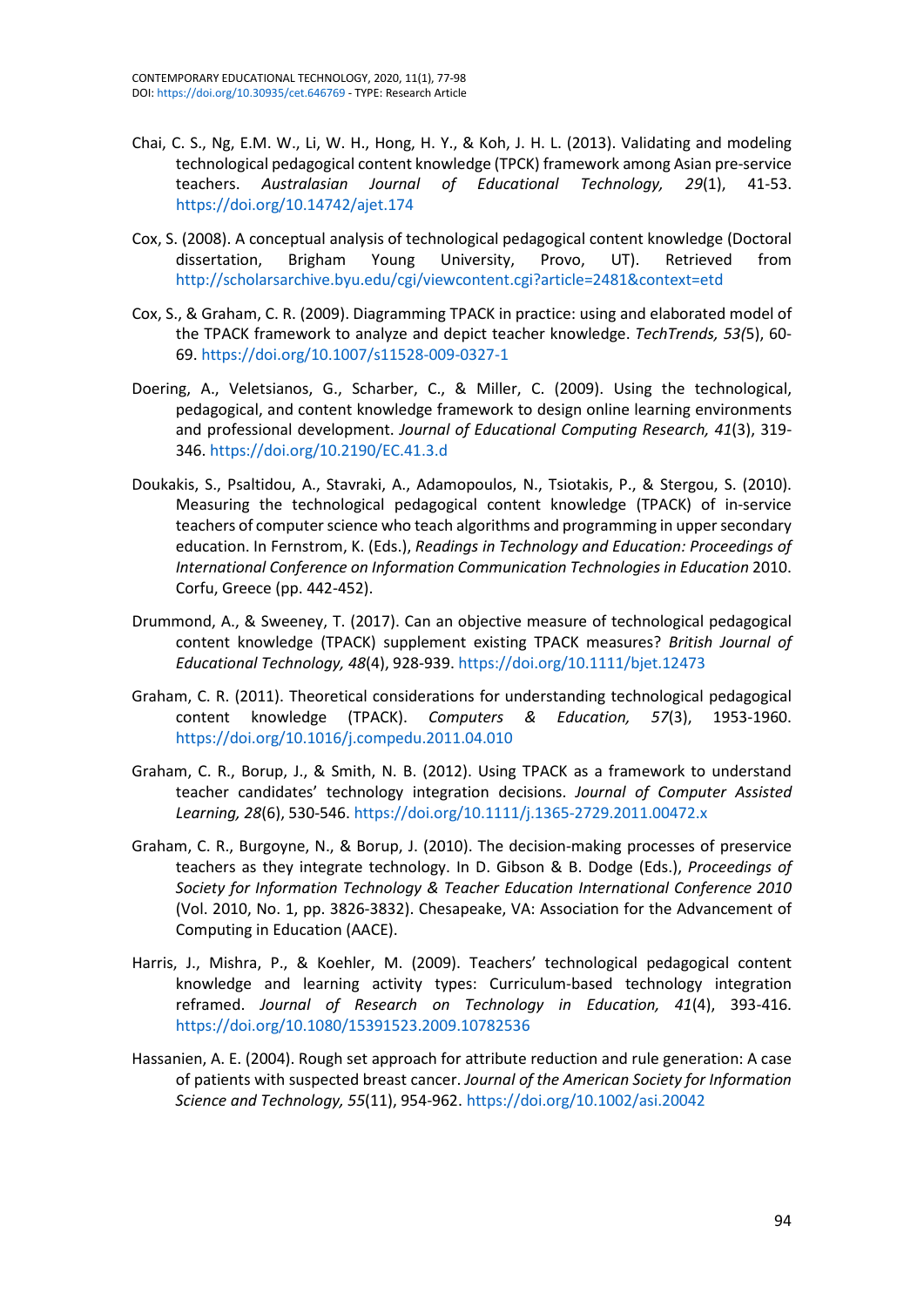- Hofer, M., & Grandgenett, N. (2012). TPACK development in teacher education: A longitudinal study of preservice teachers in a Secondary MA Ed. program. *Journal of Research on Technology in Education, 45*(1), 83-106. [https://doi.org/10.1080/15391523.2012.](https://doi.org/10.1080/15391523.2012.10782598) [10782598](https://doi.org/10.1080/15391523.2012.10782598)
- Jen, T.H., Yeh, Y.F., Hsu, Y.S., Wu, H.K., & Chen, K.M. (2016). Science teachers' TPACK-Practical: Standard-setting using an evidence-based approach. *Computers & Education, 95,* 45-62. <https://doi.org/10.1016/j.compedu.2015.12.009>
- Jimoyiannis, I. (2010). Developing a technological pedagogical content knowledge framework for science education: Implications of a teacher trainers' preparation program. In Cohen, E. (Eds.), *Proceedings of the 2010 Informing Science & IT Education Conference (InSITE)*. Cassino, Italy (pp. 597-607). Informing Science Press. <https://doi.org/10.28945/1277>
- Kagan, D. M. (1990). Ways of evaluating teacher cognition: Inferences concerning the Goldilocks principle. *Review of Educational Research, 60*(3), 419-469. [https://doi.org/10.3102/](https://doi.org/10.3102/00346543060003419) [00346543060003419](https://doi.org/10.3102/00346543060003419)
- Karasar, N. (2008). *Bilimsel araştırma yöntemi* [Scientific research method] (18th Edition). Ankara, Turkey: Nobel.
- Kaya, S., & Dağ, F. (2013). Turkish adaptation of technological pedagogical content knowledge survey for elementary teachers. *Educational Sciences: Theory & Practice, 13*(1), 302-306.
- Koehler, M. J., & Mishra, P. (2009). What is technological pedagogical content knowledge? *Contemporary Issues in Technology and Teacher Education, 9*(1), 60-70.
- Koehler, M. J., Mishra, P., & Yahya, K. (2007). Tracing the development of teacher knowledge in a design seminar: Integrating content, pedagogy and technology. *Computers & Education, 49*(3), 740-762. <https://doi.org/10.1016/j.compedu.2005.11.012>
- Koehler, M. J., Shin, T. S., & Mishra, P. (2012). How do we measure TPACK? Let me count the ways. In R. N. Ronau, C. R. Rakes, & M. L. Niess (Eds.), *Educational technology, teacher knowledge, and classroom impact: A research handbook on frameworks and approaches* (pp. 16-31). Hershey, PA: Information Science Reference. [https://doi.org/10.4018/978-1-](https://doi.org/10.4018/978-1-60960-750-0.ch002) [60960-750-0.ch002](https://doi.org/10.4018/978-1-60960-750-0.ch002)
- Koehler, M., & Mishra, P. (2005). What happens when teachers design educational technology? The development of technological pedagogical content knowledge. *Journal of Educational Computing Research, 32*(2), 131-152. <https://doi.org/10.2190/0EW7-01WB-BKHL-QDYV>
- Koehler, M., Mishra, P., Kereluik, K., Shin, T. S., & Graham, C. R. 2014. The technological pedagogical content knowledge framework. In *Handbook of research on educational communications and technology* (pp. 101-111). Springer. Retrieved from [http://link.springer.com/chapter/10.1007/978-1-4614-3185-5\\_9](http://link.springer.com/chapter/10.1007/978-1-4614-3185-5_9)
- Koh, J. H. L., & Chai, C. S. (2016). Seven design frames that teachers use when considering technological pedagogical content knowledge (TPACK). *Computers & Education, 102*, 244- 257. <https://doi.org/10.1016/j.compedu.2016.09.003>
- Koh, J. H. L., Chai, C. S., & Tay, L. Y. (2014). TPACK-in-Action: Unpacking the contextual influences of teachers' construction of technological pedagogical content knowledge (TPACK). *Computers & Education, 78*, 20-29. <https://doi.org/10.1016/j.compedu.2014.04.022>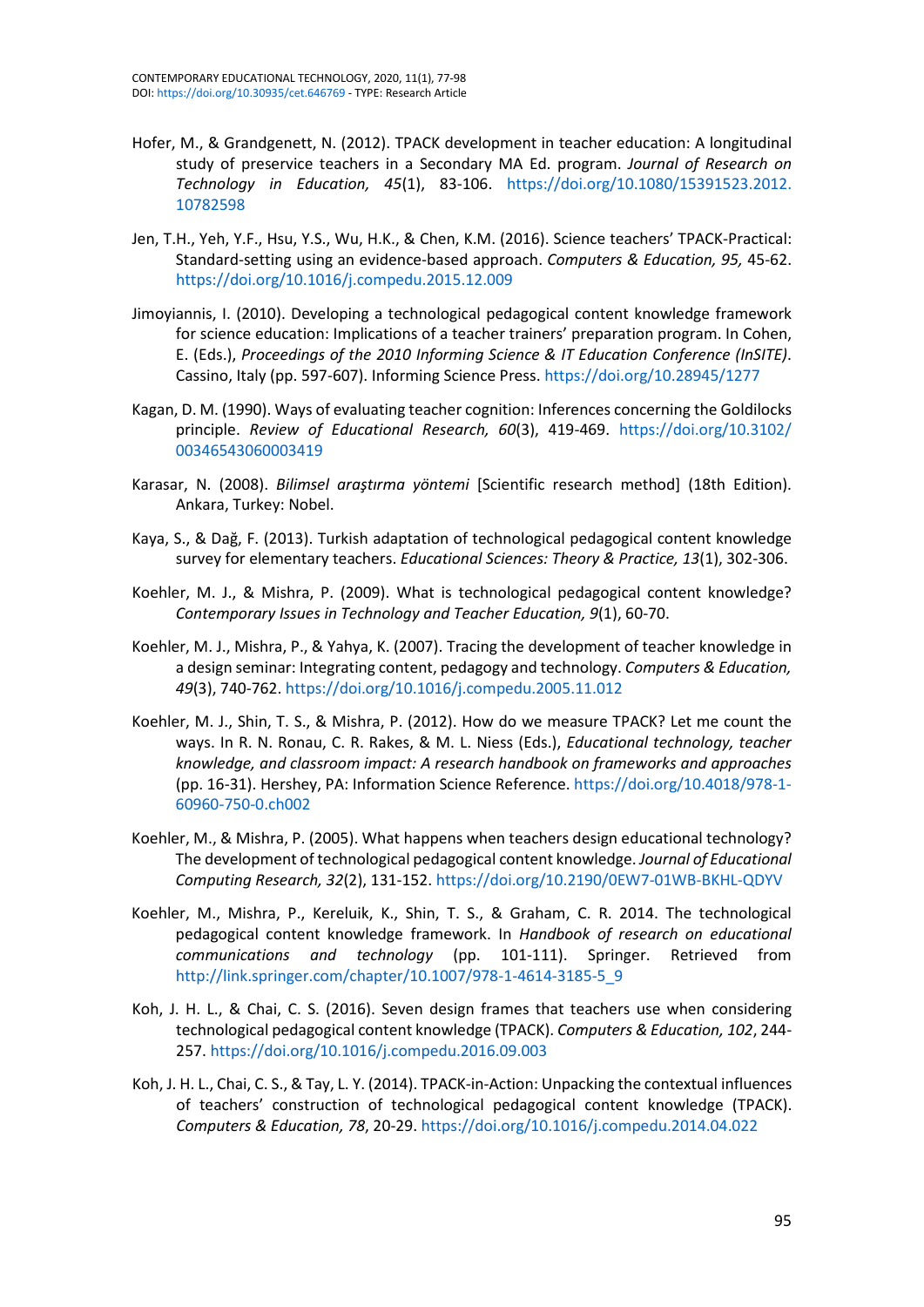- Koh, J. H. L., Chai, C. S., & Tsai, C. C. (2010). Examining the technological pedagogical content knowledge of pre-service teachers with a large-scale survey. *Journal of Computer Assisted Learning, 26*(6), 563-573. <https://doi.org/10.1111/j.1365-2729.2010.00372.x>
- Koh, J. H. L., Chai, C. S., & Tsai, C. C. (2014). Demographic factors, TPACK constructs, and teachers' perceptions of constructivist-oriented TPACK. *Educational Technology & Society, 17*(1), 185-196.
- Kopcha, T. J., Ottenbreit-Leftwich, A., Jung, J., & Başer, D. (2014). Examining the TPACK framework through the convergent and discriminant validity of two measures. *Computers & Education, 78*, 87-96. <https://doi.org/10.1016/j.compedu.2014.05.003>
- Lee, M. H., & Tsai, C. C. (2010). Exploring teachers' perceived self-efficacy and technological pedagogical content knowledge with respect to educational use of the World Wide Web. *Instructional Science, 38*(1), 1-21. <https://doi.org/10.1007/s11251-008-9075-4>
- Lin, C.F., Yeh, Y.C., Hung, Y.H., & Chang, R.I. (2013). Data mining for providing a personalized learning path in creativity: An application of decision trees. *Computers & Education, 68*, 199-210. <https://doi.org/10.1016/j.compedu.2013.05.009>
- Lin, T., Tsai, C., Chai, C. S., & Lee, M. (2013). Identifying science teachers' perceptions of technological pedagogical and content knowledge (TPACK). *Journal of Science and Educational Technology, 22*(3), 325-336. <https://doi.org/10.1007/s10956-012-9396-6>
- Manfra, M., & Hammond, T. C. (2008). Teachers' instructional choices with student-created digital documentaries: Case studies. *Journal of Research on Technology in Education, 41*(2), 223-245. <https://doi.org/10.1080/15391523.2008.10782530>
- Mishra, P., & Koehler, M. J. (2006). Technological pedagogical content knowledge: A framework for teacher knowledge. *Teacher College Record, 108*(6), 1017-1054. <https://doi.org/10.1111/j.1467-9620.2006.00684.x>
- Mouza, C. (2009). Does research-based professional development make a difference? A longitudinal investigation of teacher learning in technology integration. *Teachers College Record, 111*(5), 1195-1241.
- Mouza, C., Karchmer-Klein, R., Nandakumar, R., Yilmaz Özden, S., & Hu, L. (2014). Investigating the impact of an integrated approach to the development of preservice teachers' technological pedagogical content knowledge (TPACK). *Computers & Education 71*, 206- 221. <https://doi.org/10.1016/j.compedu.2013.09.020>
- Narlı, S. (2010). An alternative evaluation method for likert type attitude scales: Rough set data analysis. *Scientific Research and Essays, 5*(6), 519-528.
- Narlı, S., & Özcelik, Z. A. (2010). Data mining in topology education: Rough set data analysis. *International Journal of the Physical Sciences, 5*(9), 1428-1437.
- Narlı, S., Özgen, K., & Alkan, H. (2011). In the context of multiple intelligences theory, intelligent data analysis of learning styles was based on rough set theory. *Learning and Individual Differences, 21*(5), 613-618.<https://doi.org/10.1016/j.lindif.2011.07.012>
- Pamuk, S., Ergun, M., Çakir, R., Yilmaz, H. B., & Ayas, C. (2015). Exploring relationships among TPACK components and development of the TPACK instrument. *Education and Information Technologies, 20*(2), 241-263. <https://doi.org/10.1007/s10639-013-9278-4>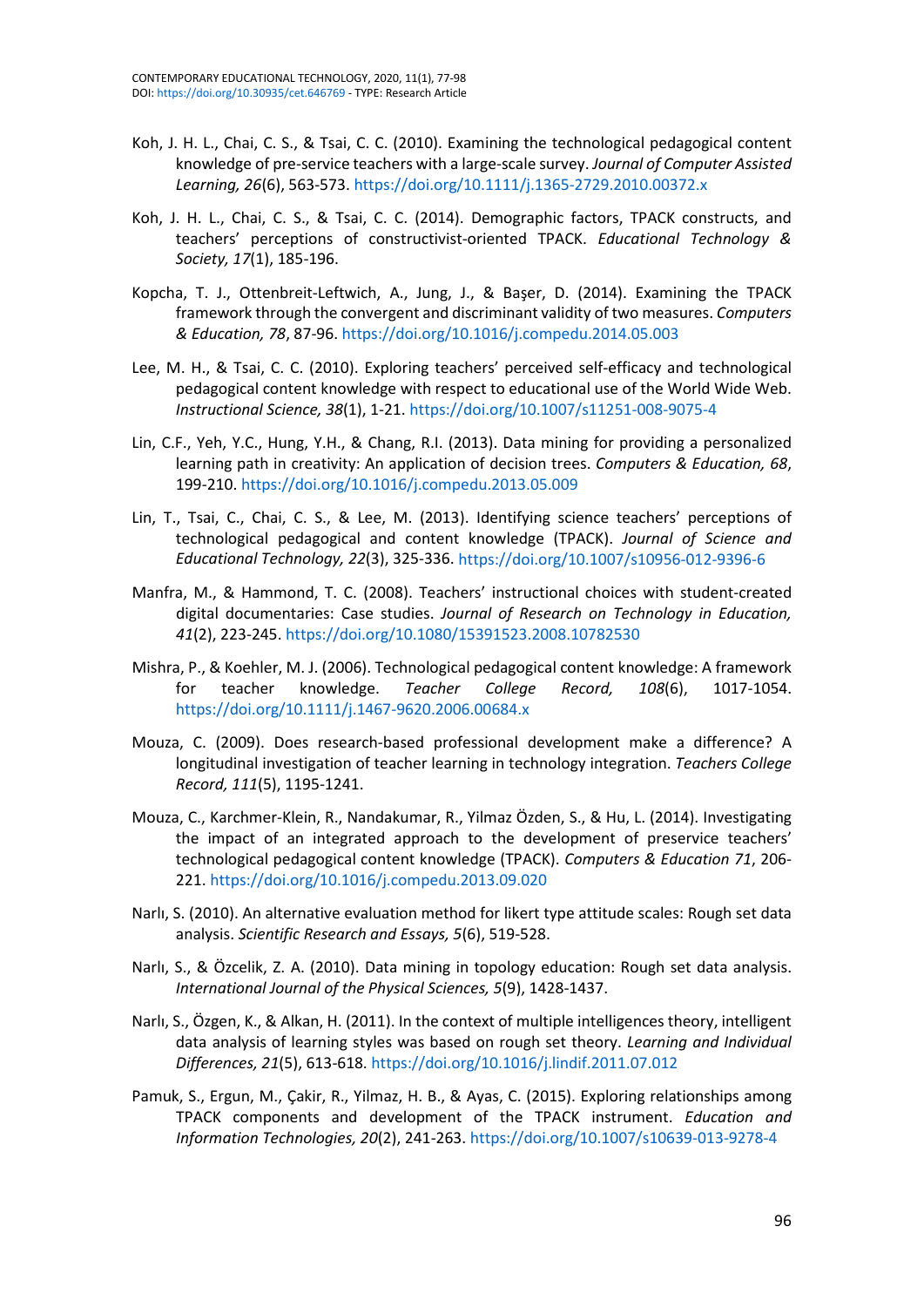- Pawlak, Z. (1982). Rough sets. *International Journal of Computer and Information Sciences, 11*(5), 341-356. <https://doi.org/10.1007/BF01001956>
- Pawlak, Z. (1991). *Rough sets-theoretical aspect of reasoning about data*. Dordrecht, The Netherlands: Kluwer Academic Publishers.
- Pawlak, Z. (1995). Vagueness and uncertainty: A rough set perspective. *Computational Intelligence, 11*, 277-232. <https://doi.org/10.1111/j.1467-8640.1995.tb00029.x>
- Pawlak, Z. (1997). *Sets, fuzzy sets and rough sets*. Retrieved on August 01, 2015, from <http://bcpw.bg.pw.edu.pl/Content/2026/RoughSetsRep29.pdf>
- Pawlak, Z., & Slowinski, R. (1994). Rough set approach to multi-attribute decision analysis. *European Journal of Operational Research, 72*(3), 443-459. [https://doi.org/10.1016/0377-](https://doi.org/10.1016/0377-2217(94)90415-4) [2217\(94\)90415-4](https://doi.org/10.1016/0377-2217(94)90415-4)
- Reyes, V. C., Reading, C., Rizk, N., Gregory, S., & Doyle, H. (2016). An exploratory analysis of TPACK perceptions of pre-service science teachers: A regional Australian perspective. *International Journal of Information and Communication Technology Education, 12*(4), 1- 14. <https://doi.org/10.4018/IJICTE.2016100101>
- Şahin, İ. (2011). Development of survey of technological pedagogical and content knowledge (TPACK). *The Turkish Online Journal of Educational Technology, 10*(1), 97-105.
- Sang, G., Tondeur, J., Chai, C. S., & Dong, Y. (2016). Validation and profile of Chinese pre-service teachers' technological pedagogical content knowledge scale. *Asia-Pacific Journal of Teacher Education, 44*(1), 49-65. <https://doi.org/10.1080/1359866X.2014.960800>
- Scherer, R., Tondeur, T., & Siddiq, F. (2017). On the quest for validity: Testing the factor structure and measurement invariance of the technology-dimensions in the Technological, Pedagogical, and Content Knowledge (TPACK) model. *Computers & Education, 112*, 1-17. <https://doi.org/10.1016/j.compedu.2017.04.012>
- Schmidt, D. A., Baran, E., Thompson, A. D., Mishra, P., Koehler, M. J., & Shin, T. S. (2009). Technological pedagogical content knowledge (TPACK) the development and validation of an assessment instrument for preservice teachers. *Journal of Research on Technology in Education, 42*(2), 123-149. <https://doi.org/10.1080/15391523.2009.10782544>
- Shinas, V. H., Yilmaz-Özden, S., Mouza, C., Karchmer-Klein, R., & Glutting, J. J. (2013). Examining domains of technological pedagogical content knowledge using factor analysis. *Journal of Research on Technology in Education, 45*(4), 339-360. <https://doi.org/10.1080/15391523.2013.10782609>
- Shulman, L. S. (1986). Those who understand: Knowledge growth in teaching. *Educational Researcher, 15*(2), 4-14. <https://doi.org/10.3102/0013189X015002004>
- So, H. J., & Kim, B. (2009). Learning about problem-based learning: Student teachers integrating technology, pedagogy, and content knowledge. *Australasian Journal of Educational Technology, 25*(1), 101-116. <https://doi.org/10.14742/ajet.1183>
- Tekin, H. 2007. *Eğitimde ölçme ve değerlendirme* [Assessment and evaluation in education] (18th ed.). Ankara, Turkey: Yargı.